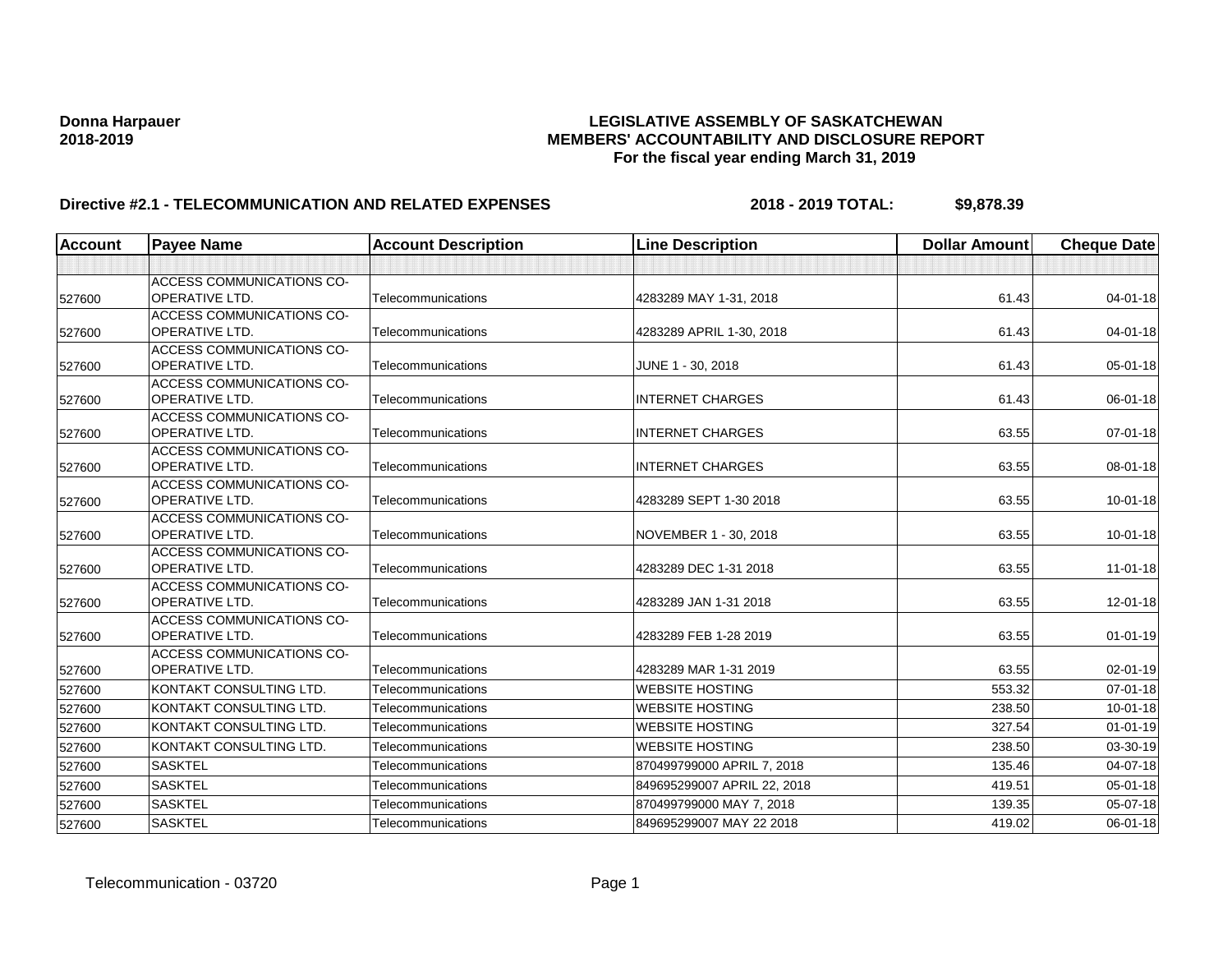| <b>Account</b> | <b>Payee Name</b> | <b>Account Description</b> | <b>Line Description</b>        | <b>Dollar Amount</b> | <b>Cheque Date</b> |
|----------------|-------------------|----------------------------|--------------------------------|----------------------|--------------------|
|                |                   |                            |                                |                      |                    |
| 527600         | <b>SASKTEL</b>    | Telecommunications         | 8704997990000 JUNE 7 2018      | 139.35               | 06-07-18           |
| 527600         | <b>SASKTEL</b>    | Telecommunications         | 8496952-7 JUNE 22 2018         | 418.65               | $07 - 01 - 18$     |
| 527600         | <b>SASKTEL</b>    | Telecommunications         | 8704997-0 JULY 7 2018          | 139.35               | 07-07-18           |
| 527600         | <b>SASKTEL</b>    | Telecommunications         | 849695299007 JULY 22 2018      | 419.05               | 08-01-18           |
| 527600         | <b>SASKTEL</b>    | Telecommunications         | 8704997990000 AUGUST 7 2018    | 106.98               | 09-01-18           |
| 527600         | <b>SASKTEL</b>    | Telecommunications         | 849695299007 SEP 22 2018       | 418.42               | $10 - 01 - 18$     |
| 527600         | <b>SASKTEL</b>    | Telecommunications         | 849695299007 AUG 22 2018       | 418.42               | $10 - 01 - 18$     |
| 527600         | <b>SASKTEL</b>    | Telecommunications         | 84965299007 OCT 22 2018        | 436.12               | $11 - 01 - 18$     |
| 527600         | <b>SASKTEL</b>    | Telecommunications         | 849695299007 NOV 22 2018       | 420.97               | 12-01-18           |
| 527600         | <b>SASKTEL</b>    | Telecommunications         | 849695299007 DECEMBER 22, 2018 | 418.75               | $01 - 01 - 19$     |
| 527600         | <b>SASKTEL</b>    | Telecommunications         | 849695299007 JAN 22 2019       | 418.59               | 02-01-19           |
| 527600         | <b>SASKTEL</b>    | Telecommunications         | 849695299007 FEB 22 2019       | 419.39               | 03-01-19           |
| 527600         | <b>SASKTEL</b>    | Telecommunications         | 849695299007 MARCH 22, 2019    | 418.63               | 03-22-19           |
| 530600         | <b>SASKTEL</b>    | Placement - Tender Ads     | 849695299007 APRIL 22, 2018    | 171.70               | 05-01-18           |
| 530600         | <b>SASKTEL</b>    | Placement - Tender Ads     | 849695299007 MAY 22 2018       | 171.70               | 06-01-18           |
| 530600         | <b>SASKTEL</b>    | Placement - Tender Ads     | 8496952-7 JUNE 22 2018         | 171.70               | 07-01-18           |
| 530600         | <b>SASKTEL</b>    | Placement - Tender Ads     | 849695299007 JULY 22 2018      | 171.70               | 08-01-18           |
| 530600         | <b>SASKTEL</b>    | Placement - Tender Ads     | 849695299007 SEP 22 2018       | 171.70               | $10 - 01 - 18$     |
| 530600         | <b>SASKTEL</b>    | Placement - Tender Ads     | 849695299007 AUG 22 2018       | 171.70               | $10 - 01 - 18$     |
| 530600         | <b>SASKTEL</b>    | Placement - Tender Ads     | 84965299007 OCT 22 2018        | 171.70               | $11 - 01 - 18$     |
| 530600         | <b>SASKTEL</b>    | Placement - Tender Ads     | 849695299007 NOV 22 2018       | 171.70               | 12-01-18           |
| 530600         | <b>SASKTEL</b>    | Placement - Tender Ads     | 849695299007 DECEMBER 22, 2018 | 171.70               | $01 - 01 - 19$     |
| 530600         | <b>SASKTEL</b>    | Placement - Tender Ads     | 849695299007 JAN 22 2019       | 171.70               | $02 - 01 - 19$     |
| 530600         | <b>SASKTEL</b>    | Placement - Tender Ads     | 849695299007 FEB 22 2019       | 171.70               | $03 - 01 - 19$     |
| 530600         | <b>SASKTEL</b>    | Placement - Tender Ads     | 849695299007 MARCH 22, 2019    | 171.70               | 03-22-19           |
|                |                   |                            |                                |                      |                    |
|                |                   |                            |                                |                      |                    |
|                |                   |                            |                                |                      |                    |
|                |                   |                            |                                |                      |                    |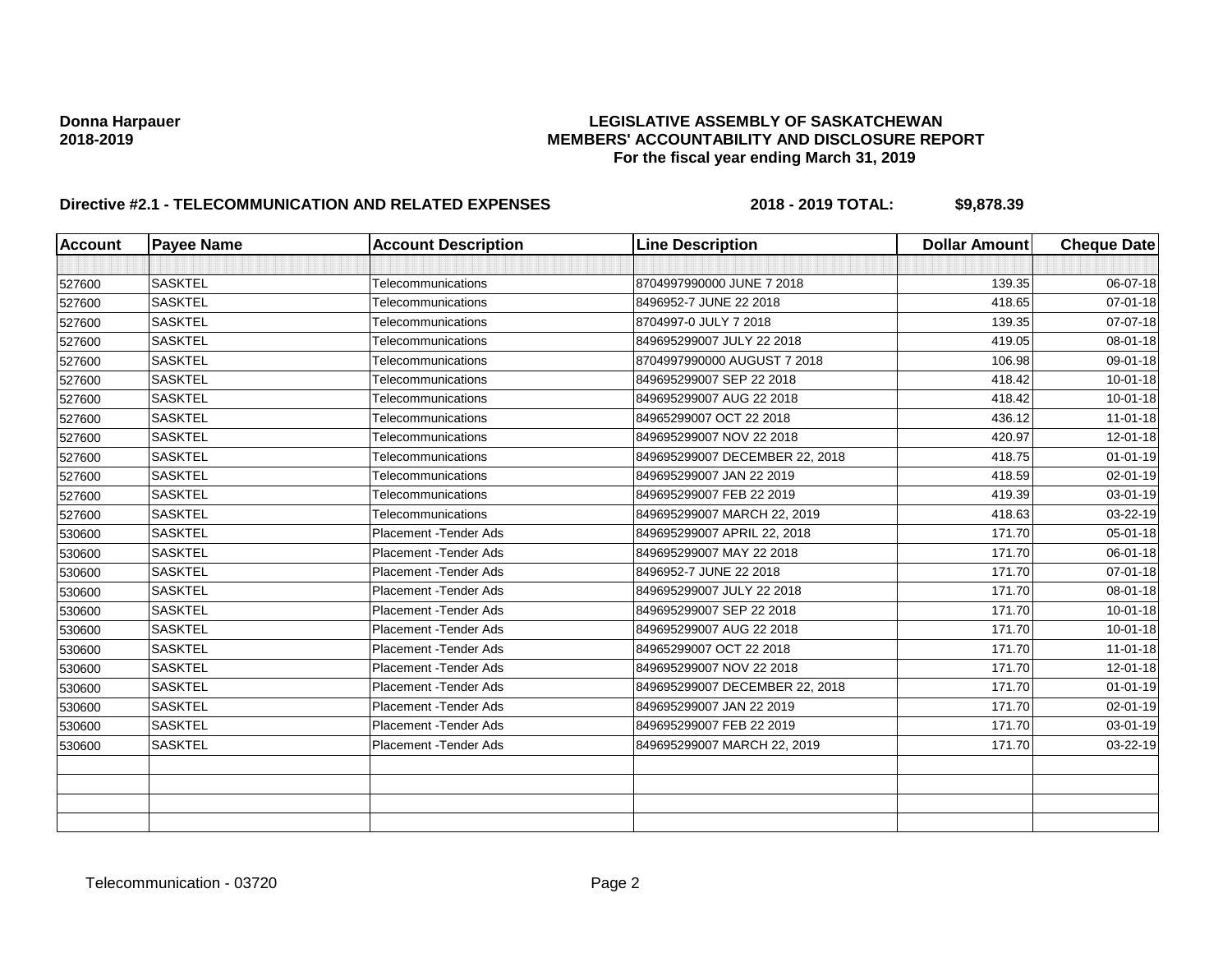| <b>Account</b> | Payee Name | <b>Account Description</b> | <b>Line Description</b> | <b>Dollar Amount</b> | <b>Cheque Date</b> |
|----------------|------------|----------------------------|-------------------------|----------------------|--------------------|
|                |            |                            |                         |                      |                    |
|                |            |                            |                         |                      |                    |
|                |            |                            |                         |                      |                    |
|                |            |                            |                         |                      |                    |
|                |            |                            |                         |                      |                    |
|                |            |                            |                         |                      |                    |
|                |            |                            |                         |                      |                    |
|                |            |                            |                         |                      |                    |
|                |            |                            |                         |                      |                    |
|                |            |                            |                         |                      |                    |
|                |            |                            |                         |                      |                    |
|                |            |                            |                         |                      |                    |
|                |            |                            |                         |                      |                    |
|                |            |                            |                         |                      |                    |
|                |            |                            |                         |                      |                    |
|                |            |                            |                         |                      |                    |
|                |            |                            |                         |                      |                    |
|                |            |                            |                         |                      |                    |
|                |            |                            |                         |                      |                    |
|                |            |                            |                         |                      |                    |
|                |            |                            |                         |                      |                    |
|                |            |                            |                         |                      |                    |
|                |            |                            |                         |                      |                    |
|                |            |                            |                         |                      |                    |
|                |            |                            |                         |                      |                    |
|                |            |                            |                         |                      |                    |
|                |            |                            |                         |                      |                    |
|                |            |                            |                         |                      |                    |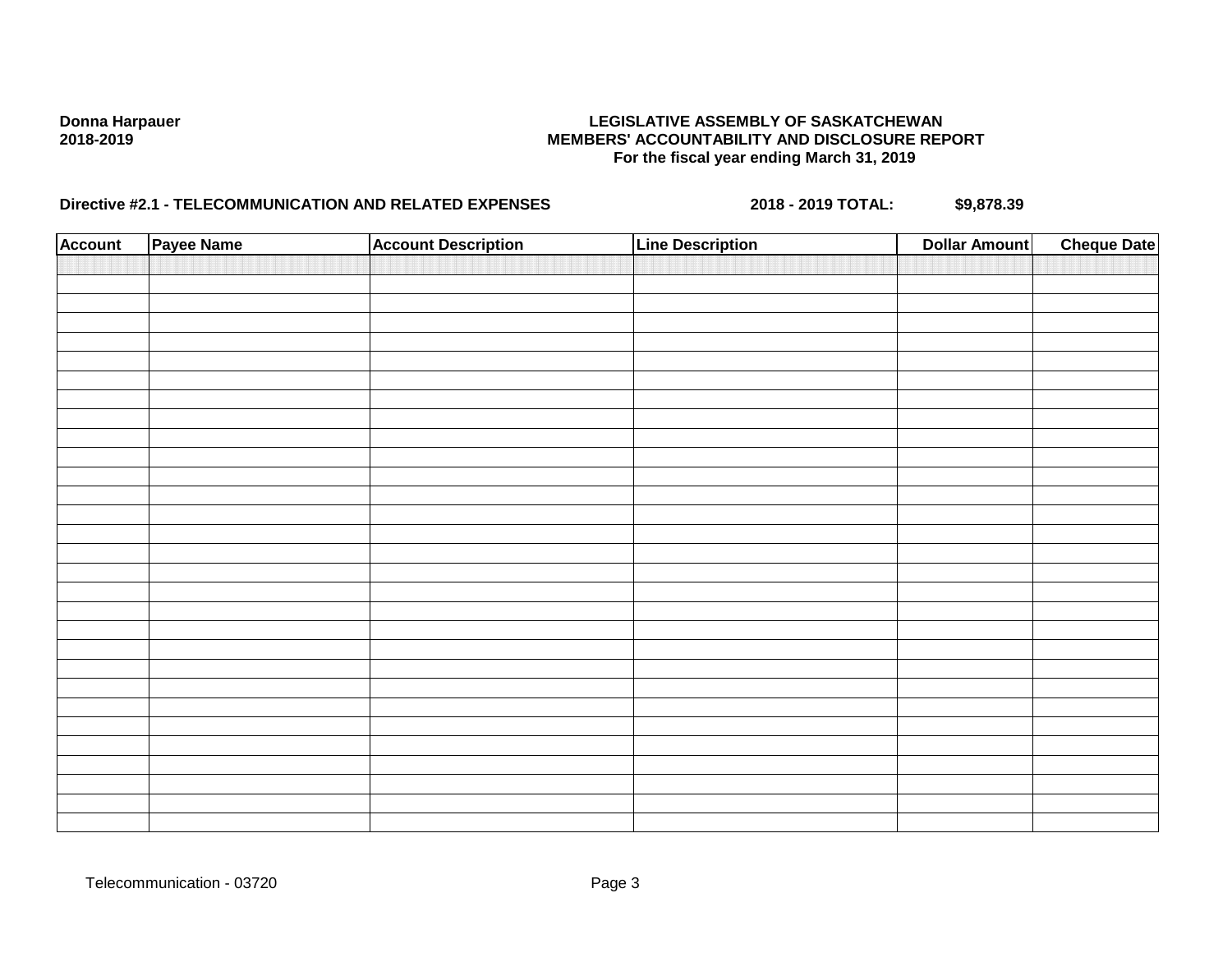| <b>Account</b> | Payee Name | <b>Account Description</b> | <b>Line Description</b> | <b>Dollar Amount</b> | <b>Cheque Date</b> |
|----------------|------------|----------------------------|-------------------------|----------------------|--------------------|
|                |            |                            |                         |                      |                    |
|                |            |                            |                         |                      |                    |
|                |            |                            |                         |                      |                    |
|                |            |                            |                         |                      |                    |
|                |            |                            |                         |                      |                    |
|                |            |                            |                         |                      |                    |
|                |            |                            |                         |                      |                    |
|                |            |                            |                         |                      |                    |
|                |            |                            |                         |                      |                    |
|                |            |                            |                         |                      |                    |
|                |            |                            |                         |                      |                    |
|                |            |                            |                         |                      |                    |
|                |            |                            |                         |                      |                    |
|                |            |                            |                         |                      |                    |
|                |            |                            |                         |                      |                    |
|                |            |                            |                         |                      |                    |
|                |            |                            |                         |                      |                    |
|                |            |                            |                         |                      |                    |
|                |            |                            |                         |                      |                    |
|                |            |                            |                         |                      |                    |
|                |            |                            |                         |                      |                    |
|                |            |                            |                         |                      |                    |
|                |            |                            |                         |                      |                    |
|                |            |                            |                         |                      |                    |
|                |            |                            |                         |                      |                    |
|                |            |                            |                         |                      |                    |
|                |            |                            |                         |                      |                    |
|                |            |                            |                         |                      |                    |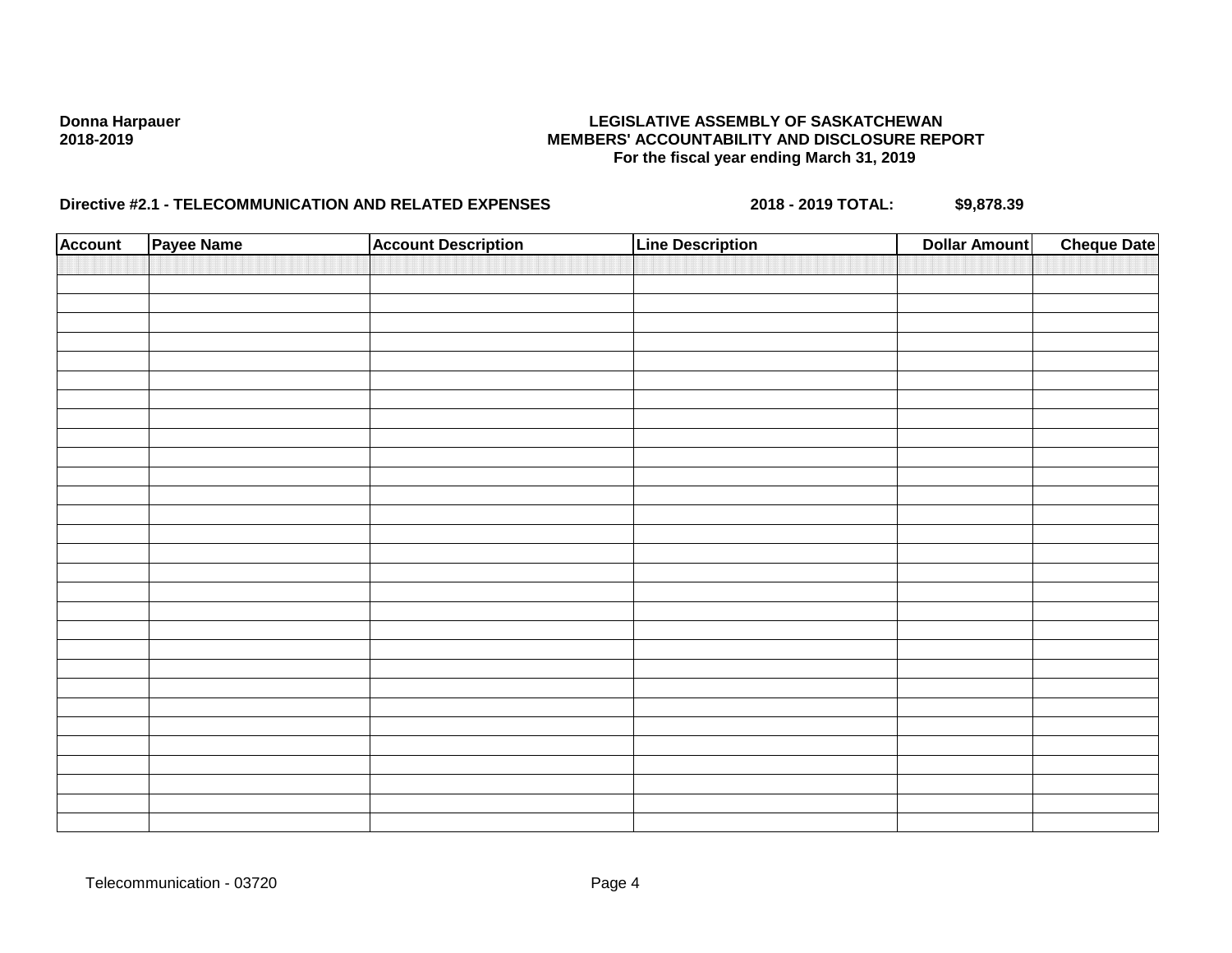| <b>Account</b> | <b>Payee Name</b> | <b>Account Description</b> | <b>Line Description</b> | <b>Dollar Amount</b> | <b>Cheque Date</b> |
|----------------|-------------------|----------------------------|-------------------------|----------------------|--------------------|
|                |                   |                            |                         |                      |                    |
|                |                   |                            |                         |                      |                    |
|                |                   |                            |                         |                      |                    |
|                |                   |                            |                         |                      |                    |
|                |                   |                            |                         |                      |                    |
|                |                   |                            |                         |                      |                    |
|                |                   |                            |                         |                      |                    |
|                |                   |                            |                         |                      |                    |
|                |                   |                            |                         |                      |                    |
|                |                   |                            |                         |                      |                    |
|                |                   |                            |                         |                      |                    |
|                |                   |                            |                         |                      |                    |
|                |                   |                            |                         |                      |                    |
|                |                   |                            |                         |                      |                    |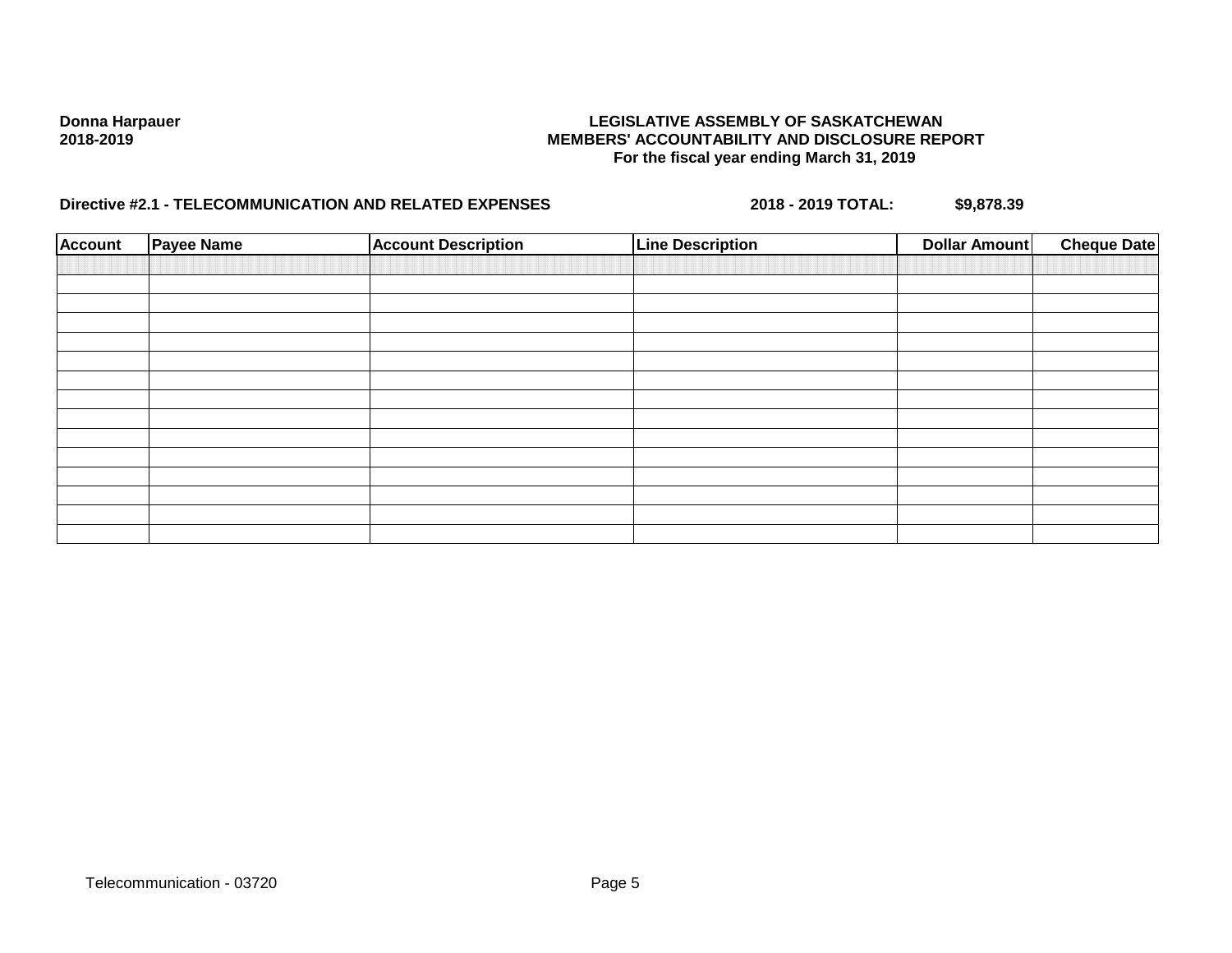### **LEGISLATIVE ASSEMBLY OF SASKATCHEWAN MEMBERS' ACCOUNTABILITY AND DISCLOSURE REPORT For the fiscal year ending March 31, 2019**

| <b>Account</b> | <b>Payee Name</b>  | <b>Account Description</b>  | <b>Line Description</b>          | <b>Dollar Amount</b> | <b>Cheque Date</b> |
|----------------|--------------------|-----------------------------|----------------------------------|----------------------|--------------------|
|                |                    |                             |                                  |                      |                    |
|                |                    |                             | APRIL 2018 MLA REGINA            |                      |                    |
| 541900         | HARPAUER, DONNA M. | <b>Elected Rep - Travel</b> | <b>ACCOMMODATIONS</b>            | 1,500.00             | 05-02-18           |
| 541900         | HARPAUER, DONNA M. | <b>Elected Rep - Travel</b> | MLA TRAVEL APRIL 12 - 30, 2018   | 1,288.96             | 05-09-18           |
| 541900         | HARPAUER, DONNA M. | <b>Elected Rep - Travel</b> | MLA TRAVEL APRIL 3 - 20, 2018    | 1,519.42             | 05-09-18           |
|                |                    |                             | MAY 2018 MLA REGINA              |                      |                    |
| 541900         | HARPAUER, DONNA M. | <b>Elected Rep - Travel</b> | <b>ACCOMMODATIONS</b>            | 1,550.00             | 05-18-18           |
|                |                    |                             | JUNE 2018 MLA REGINA             |                      |                    |
| 541900         | HARPAUER, DONNA M. | <b>Elected Rep - Travel</b> | <b>ACCOMMODATIONS</b>            | 1,500.00             | 06-01-18           |
| 541900         | HARPAUER, DONNA M. | Elected Rep - Travel        | MLA TRAVEL MAY 1-16 2018         | 1,420.79             | 06-07-18           |
| 541900         | HARPAUER, DONNA M. | <b>Elected Rep - Travel</b> | MLA TRAVEL MAY 17-31 2018        | 1,926.34             | 06-07-18           |
|                |                    |                             | MLA REGINA ACCOMMODATIONS JULY   |                      |                    |
| 541900         | HARPAUER, DONNA M. | Elected Rep - Travel        | 2018                             | 1,550.00             | 07-01-18           |
| 541900         | HARPAUER, DONNA M. | <b>Elected Rep - Travel</b> | MLA TRAVEL JUNE 20-30 2018       | 544.99               | 07-01-18           |
| 541900         | HARPAUER, DONNA M. | <b>Elected Rep - Travel</b> | MLA TRAVEL - JUNE 1-19 2018      | 1,792.53             | $07 - 01 - 18$     |
| 541900         | HARPAUER, DONNA M. | <b>Elected Rep - Travel</b> | MLA TRAVEL JULY 1-25 2018        | 1,579.14             | 08-01-18           |
|                |                    |                             | MLA REGINA ACCOMMODATION AUGUST  |                      |                    |
| 541900         | HARPAUER, DONNA M. | <b>Elected Rep - Travel</b> | 2018                             | 1,550.00             | 08-01-18           |
| 541900         | HARPAUER, DONNA M. | Elected Rep - Travel        | MLA TRAVEL JULY 26-27 2018       | 116.61               | 08-01-18           |
|                |                    |                             | MLA REGINA ACCOMMODATIONS SEPT   |                      |                    |
| 541900         | HARPAUER, DONNA M. | <b>Elected Rep - Travel</b> | 2018                             | 1,500.00             | 09-01-18           |
| 541900         | HARPAUER, DONNA M. | <b>Elected Rep - Travel</b> | <b>MLA TRAVEL AUG 2-17, 2018</b> | 2,028.23             | 09-05-18           |
| 541900         | HARPAUER, DONNA M. | <b>Elected Rep - Travel</b> | MLA TRAVEL AUG 20-29, 2018       | 774.62               | 09-05-18           |
|                |                    |                             | MLA REGINA ACCOMMODATIONS        |                      |                    |
| 541900         | HARPAUER, DONNA M. | <b>Elected Rep - Travel</b> | OCTOBER 2018                     | 1.550.00             | $10 - 01 - 18$     |
| 541900         | HARPAUER, DONNA M. | Elected Rep - Travel        | MLA TRAVEL SEP 1-29 2018         | 1,338.62             | $10 - 01 - 18$     |
| 541900         | HARPAUER, DONNA M. | <b>Elected Rep - Travel</b> | RTV - D. HARPAUER - TRAVEL       | $-48.15$             | $10 - 11 - 18$     |
|                |                    |                             | MLA REGINA ACCOMMODATIONS NOV    |                      |                    |
| 541900         | HARPAUER, DONNA M. | <b>Elected Rep - Travel</b> | 2018                             | 1,500.00             | $11 - 01 - 18$     |
| 541900         | HARPAUER, DONNA M. | Elected Rep - Travel        | MLA TRAVEL OCT 1-23 2018         | 1,680.95             | 11-06-18           |
| 541900         | HARPAUER, DONNA M. | <b>Elected Rep - Travel</b> | MLA TRAVEL OCT 24-31 2018        | 822.50               | 11-06-18           |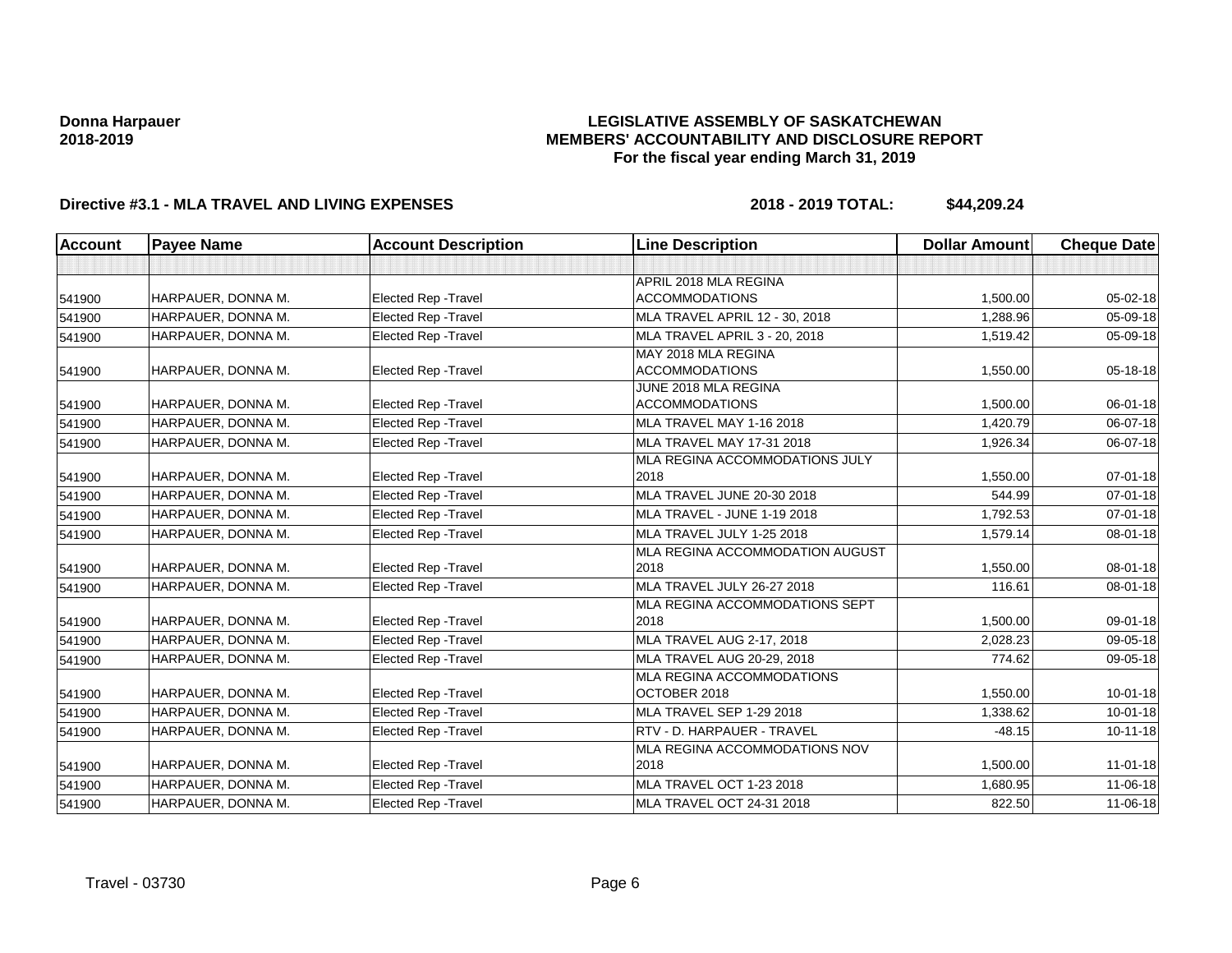### **LEGISLATIVE ASSEMBLY OF SASKATCHEWAN MEMBERS' ACCOUNTABILITY AND DISCLOSURE REPORT For the fiscal year ending March 31, 2019**

| <b>Account</b> | <b>Payee Name</b>  | <b>Account Description</b> | <b>Line Description</b>           | <b>Dollar Amount</b> | <b>Cheque Date</b> |
|----------------|--------------------|----------------------------|-----------------------------------|----------------------|--------------------|
|                |                    |                            |                                   |                      |                    |
|                |                    |                            | MLA REGINA ACCOMMODATIONS DEC     |                      |                    |
| 541900         | HARPAUER, DONNA M. | Elected Rep - Travel       | 2018                              | 1,550.00             | 12-01-18           |
| 541900         | HARPAUER, DONNA M. | Elected Rep - Travel       | MLA TRAVEL NOV 1-16 2018          | 1,549.35             | 12-04-18           |
| 541900         | HARPAUER, DONNA M. | Elected Rep - Travel       | MLA TRAVEL NOV 18-30 2018         | 1,283.45             | 12-04-18           |
| 541900         | HARPAUER, DONNA M. | Elected Rep - Travel       | MLA TRAVEL DEC 1-31 2018          | 1,693.20             | 02-01-19           |
|                |                    |                            | JAN 2019 MLA REGINA               |                      |                    |
| 541900         | HARPAUER, DONNA M. | Elected Rep - Travel       | <b>ACCOMMODATIONS</b>             | 1,568.61             | 03-01-19           |
| 541900         | HARPAUER, DONNA M. | Elected Rep - Travel       | MLA TRAVEL JAN 3-28 2019          | 1,390.94             | 03-11-19           |
| 541900         | HARPAUER, DONNA M. | Elected Rep - Travel       | MLA TRAVEL JAN 29-31 2019         | 431.46               | 03-11-19           |
| 541900         | HARPAUER, DONNA M. | Elected Rep - Travel       | MLA TRAVEL FEBRUARY 1 - 23, 2019  | 1,680.83             | 03-14-19           |
| 541900         | HARPAUER, DONNA M. | Elected Rep - Travel       | FEB 2019 MLA REGINA ACCOMMODATION | 1,605.10             | 03-26-19           |
| 541900         | HARPAUER, DONNA M. | Elected Rep - Travel       | MLA TRAVEL MAR 01-19, 2019        | 1,499.74             | 03-31-19           |
| 541900         | HARPAUER, DONNA M. | Elected Rep - Travel       | MLA TRAVEL MAR 20-28, 2019        | 971.01               | 03-31-19           |
|                |                    |                            |                                   |                      |                    |
|                |                    |                            |                                   |                      |                    |
|                |                    |                            |                                   |                      |                    |
|                |                    |                            |                                   |                      |                    |
|                |                    |                            |                                   |                      |                    |
|                |                    |                            |                                   |                      |                    |
|                |                    |                            |                                   |                      |                    |
|                |                    |                            |                                   |                      |                    |
|                |                    |                            |                                   |                      |                    |
|                |                    |                            |                                   |                      |                    |
|                |                    |                            |                                   |                      |                    |
|                |                    |                            |                                   |                      |                    |
|                |                    |                            |                                   |                      |                    |
|                |                    |                            |                                   |                      |                    |
|                |                    |                            |                                   |                      |                    |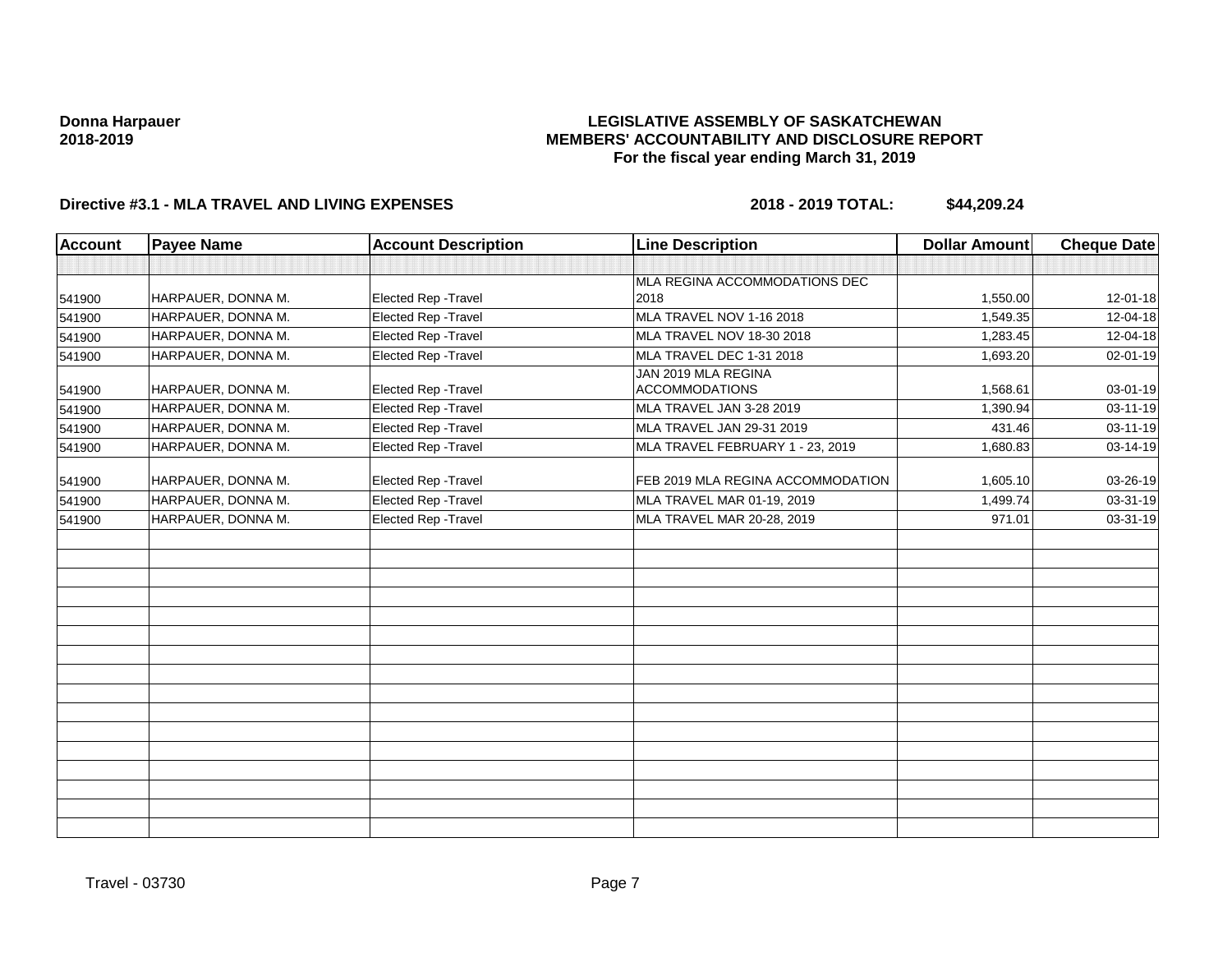### **LEGISLATIVE ASSEMBLY OF SASKATCHEWAN MEMBERS' ACCOUNTABILITY AND DISCLOSURE REPORT For the fiscal year ending March 31, 2019**

| <b>Account</b> | Payee Name | <b>Account Description</b> | <b>Line Description</b> | <b>Cheque Date</b><br><b>Dollar Amount</b> |
|----------------|------------|----------------------------|-------------------------|--------------------------------------------|
|                |            |                            |                         |                                            |
|                |            |                            |                         |                                            |
|                |            |                            |                         |                                            |
|                |            |                            |                         |                                            |
|                |            |                            |                         |                                            |
|                |            |                            |                         |                                            |
|                |            |                            |                         |                                            |
|                |            |                            |                         |                                            |
|                |            |                            |                         |                                            |
|                |            |                            |                         |                                            |
|                |            |                            |                         |                                            |
|                |            |                            |                         |                                            |
|                |            |                            |                         |                                            |
|                |            |                            |                         |                                            |
|                |            |                            |                         |                                            |
|                |            |                            |                         |                                            |
|                |            |                            |                         |                                            |
|                |            |                            |                         |                                            |
|                |            |                            |                         |                                            |
|                |            |                            |                         |                                            |
|                |            |                            |                         |                                            |
|                |            |                            |                         |                                            |
|                |            |                            |                         |                                            |
|                |            |                            |                         |                                            |
|                |            |                            |                         |                                            |
|                |            |                            |                         |                                            |
|                |            |                            |                         |                                            |
|                |            |                            |                         |                                            |
|                |            |                            |                         |                                            |
|                |            |                            |                         |                                            |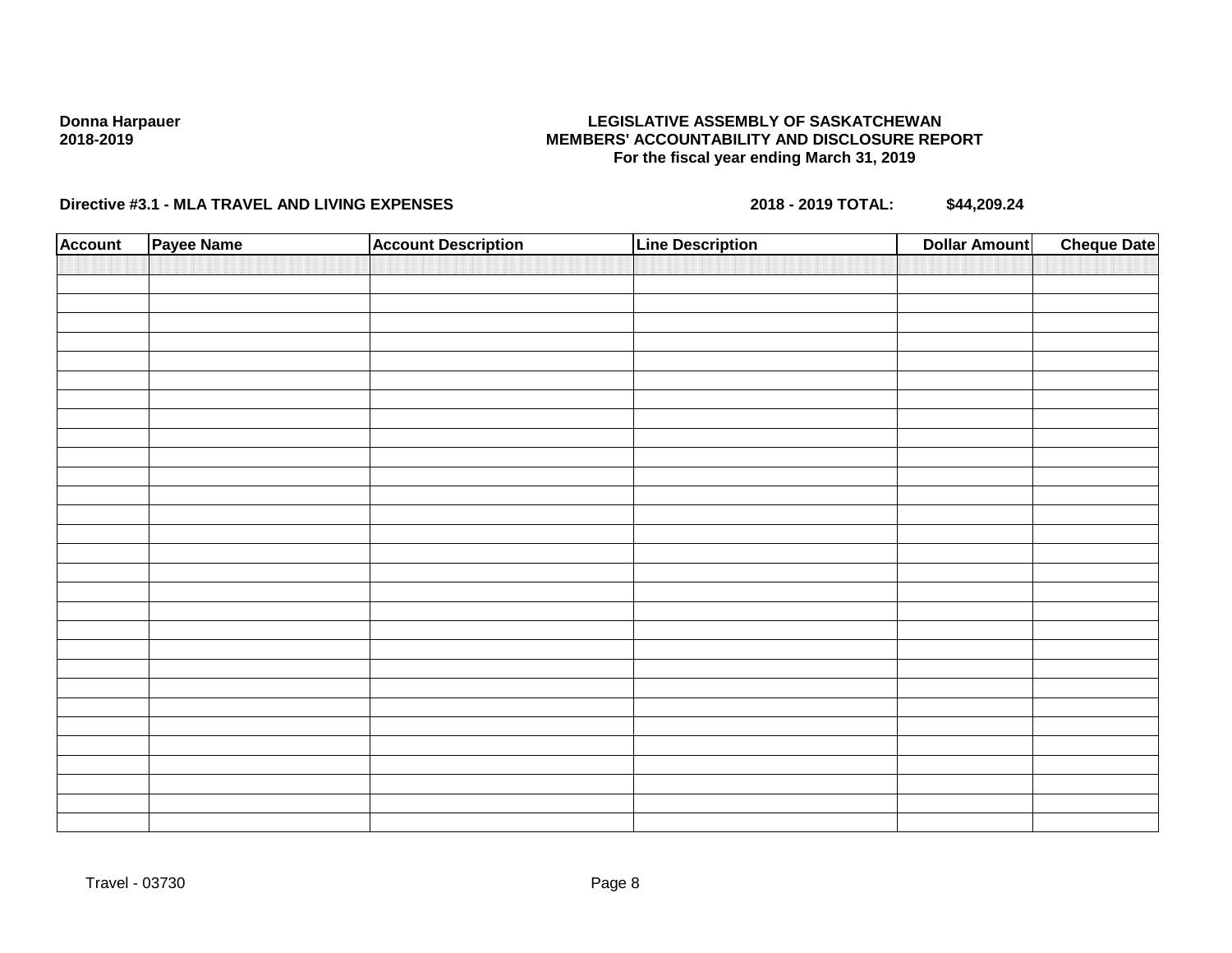### **LEGISLATIVE ASSEMBLY OF SASKATCHEWAN MEMBERS' ACCOUNTABILITY AND DISCLOSURE REPORT For the fiscal year ending March 31, 2019**

| <b>Account</b> | Payee Name | <b>Account Description</b> | <b>Line Description</b> | <b>Cheque Date</b><br><b>Dollar Amount</b> |
|----------------|------------|----------------------------|-------------------------|--------------------------------------------|
|                |            |                            |                         |                                            |
|                |            |                            |                         |                                            |
|                |            |                            |                         |                                            |
|                |            |                            |                         |                                            |
|                |            |                            |                         |                                            |
|                |            |                            |                         |                                            |
|                |            |                            |                         |                                            |
|                |            |                            |                         |                                            |
|                |            |                            |                         |                                            |
|                |            |                            |                         |                                            |
|                |            |                            |                         |                                            |
|                |            |                            |                         |                                            |
|                |            |                            |                         |                                            |
|                |            |                            |                         |                                            |
|                |            |                            |                         |                                            |
|                |            |                            |                         |                                            |
|                |            |                            |                         |                                            |
|                |            |                            |                         |                                            |
|                |            |                            |                         |                                            |
|                |            |                            |                         |                                            |
|                |            |                            |                         |                                            |
|                |            |                            |                         |                                            |
|                |            |                            |                         |                                            |
|                |            |                            |                         |                                            |
|                |            |                            |                         |                                            |
|                |            |                            |                         |                                            |
|                |            |                            |                         |                                            |
|                |            |                            |                         |                                            |
|                |            |                            |                         |                                            |
|                |            |                            |                         |                                            |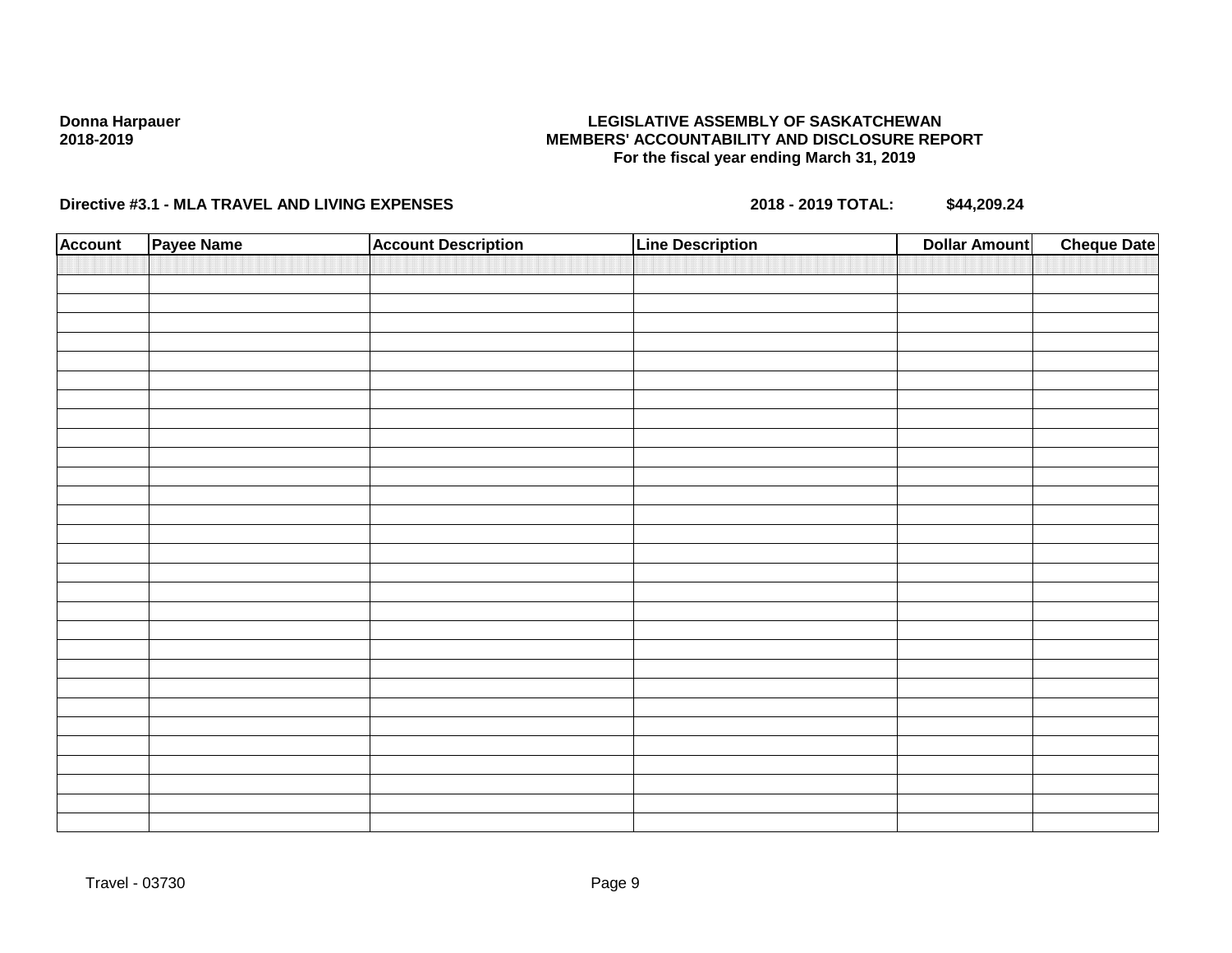### **LEGISLATIVE ASSEMBLY OF SASKATCHEWAN MEMBERS' ACCOUNTABILITY AND DISCLOSURE REPORT For the fiscal year ending March 31, 2019**

| <b>Account</b> | <b>Payee Name</b> | <b>Account Description</b> | <b>Line Description</b> | <b>Dollar Amount</b> | <b>Cheque Date</b> |
|----------------|-------------------|----------------------------|-------------------------|----------------------|--------------------|
|                |                   |                            |                         |                      |                    |
|                |                   |                            |                         |                      |                    |
|                |                   |                            |                         |                      |                    |
|                |                   |                            |                         |                      |                    |
|                |                   |                            |                         |                      |                    |
|                |                   |                            |                         |                      |                    |
|                |                   |                            |                         |                      |                    |
|                |                   |                            |                         |                      |                    |
|                |                   |                            |                         |                      |                    |
|                |                   |                            |                         |                      |                    |
|                |                   |                            |                         |                      |                    |
|                |                   |                            |                         |                      |                    |
|                |                   |                            |                         |                      |                    |
|                |                   |                            |                         |                      |                    |
|                |                   |                            |                         |                      |                    |
|                |                   |                            |                         |                      |                    |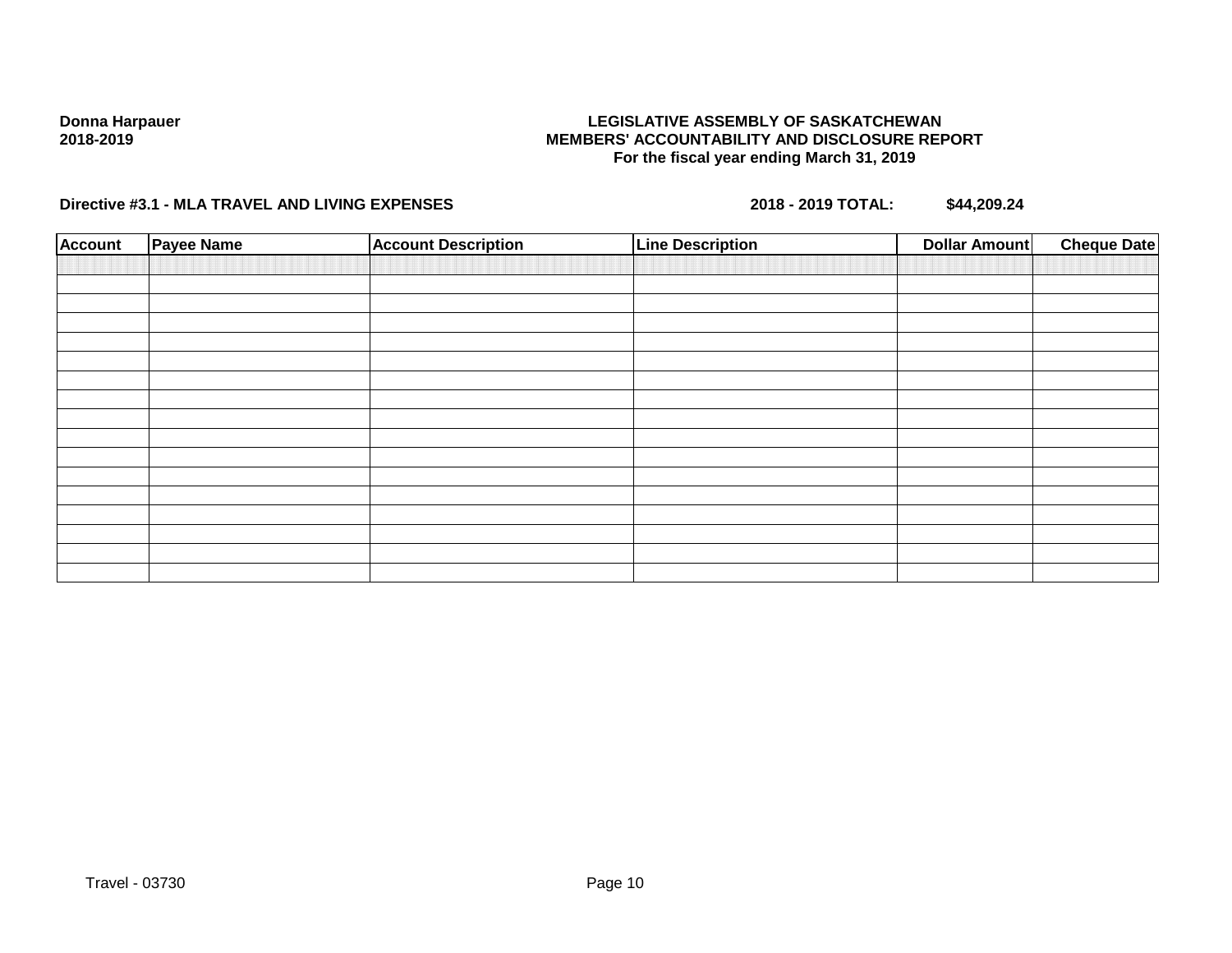### **LEGISLATIVE ASSEMBLY OF SASKATCHEWAN MEMBERS' ACCOUNTABILITY AND DISCLOSURE REPORT For the fiscal year ending March 31, 2019**

| <b>Account</b> | <b>Payee Name</b>                                           | <b>Account Description</b>                                            | <b>Line Description</b>        | <b>Dollar Amount</b> | <b>Cheque Date</b> |
|----------------|-------------------------------------------------------------|-----------------------------------------------------------------------|--------------------------------|----------------------|--------------------|
|                |                                                             |                                                                       |                                |                      |                    |
| 522000         |                                                             | PIONEER MOTOR HOTEL & MOTEL Rent of Ground, Buildings and Other Space | APRIL 2018 MLA OFFICE RENT     | 675.00               | $04 - 01 - 18$     |
| 522000         | PIONEER MOTOR HOTEL & MOTEL                                 | Rent of Ground, Buildings and Other Space                             | MAY 2018 MLA OFFICE RENT       | 675.00               | 04-13-18           |
| 522000         | PIONEER MOTOR HOTEL & MOTEL                                 | Rent of Ground, Buildings and Other Space                             | JUNE 2018 MLA OFFICE RENT      | 675.00               | 05-18-18           |
| 522000         | PIONEER MOTOR HOTEL & MOTEL                                 | Rent of Ground, Buildings and Other Space                             | JULY 2018 MLA OFFICE RENT      | 675.00               | 06-22-18           |
| 522000         |                                                             | PIONEER MOTOR HOTEL & MOTEL Rent of Ground, Buildings and Other Space | MLA OFFICE RENT AUGUST 2018    | 675.00               | 07-23-18           |
| 522000         |                                                             | PIONEER MOTOR HOTEL & MOTEL Rent of Ground, Buildings and Other Space | MLA OFFICE RENT SEPTEMBER 2018 | 675.00               | 08-20-18           |
| 522000         |                                                             | PIONEER MOTOR HOTEL & MOTEL Rent of Ground, Buildings and Other Space | MLA OFFICE RENT OCTOBER 2018   | 675.00               | 09-20-18           |
| 522000         |                                                             | PIONEER MOTOR HOTEL & MOTEL Rent of Ground, Buildings and Other Space | MLA OFFICE RENT NOVEMBER 2018  | 675.00               | 10-18-18           |
| 522000         |                                                             | PIONEER MOTOR HOTEL & MOTEL Rent of Ground, Buildings and Other Space | DEC 2018 MLA OFFICE RENT       | 675.00               | 11-20-18           |
| 522000         |                                                             | PIONEER MOTOR HOTEL & MOTEL Rent of Ground, Buildings and Other Space | JANUARY 2019 MLA OFFICE RENT   | 675.00               | 12-19-18           |
| 522000         | PIONEER MOTOR HOTEL & MOTEL                                 | Rent of Ground, Buildings and Other Space                             | FEBRUARY 2019 MLA OFFICE RENT  | 675.00               | $01 - 15 - 19$     |
| 522000         | PIONEER MOTOR HOTEL & MOTEL<br>MINISTER OF FINANCE-MINISTRY | Rent of Ground, Buildings and Other Space                             | MARCH 2019 MLA OFFICE RENT     | 675.00               | 03-01-19           |
| 522200         | OF CENTRAL SERVICES                                         | Rent of Photocopiers                                                  | <b>COPIER SERVICE FEES</b>     | 100.00               | 12-01-18           |
| 522200         | <b>SUCCESS OFFICE SYSTEMS</b>                               | Rent of Photocopiers                                                  | <b>COPIER CHARGES</b>          | 149.92               | 04-02-18           |
| 522200         | <b>SUCCESS OFFICE SYSTEMS</b>                               | <b>Rent of Photocopiers</b>                                           | <b>COPIER CHARGES</b>          | 163.80               | 05-01-18           |
| 522200         | <b>SUCCESS OFFICE SYSTEMS</b>                               | Rent of Photocopiers                                                  | <b>COPIER CHARGES</b>          | 140.96               | 06-01-18           |
| 522200         | <b>SUCCESS OFFICE SYSTEMS</b>                               | Rent of Photocopiers                                                  | <b>COPIER CHARGES</b>          | 44.40                | $07 - 11 - 18$     |
| 522200         | <b>SUCCESS OFFICE SYSTEMS</b>                               | Rent of Photocopiers                                                  | <b>COPIER CHARGES</b>          | 200.55               | $07 - 11 - 18$     |
| 522200         | <b>SUCCESS OFFICE SYSTEMS</b>                               | Rent of Photocopiers                                                  | <b>COPIER CHARGES</b>          | 209.07               | 08-30-18           |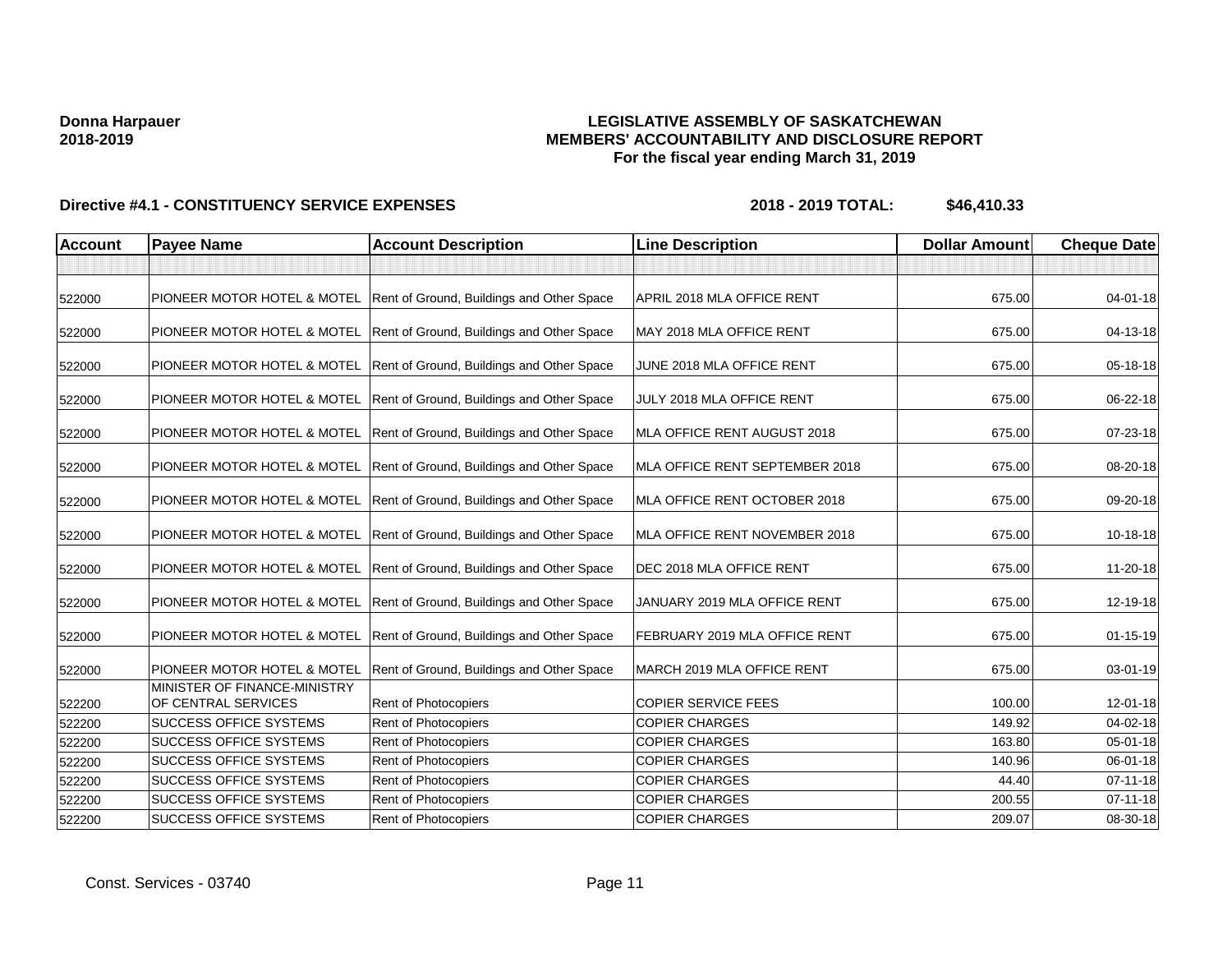### **LEGISLATIVE ASSEMBLY OF SASKATCHEWAN MEMBERS' ACCOUNTABILITY AND DISCLOSURE REPORT For the fiscal year ending March 31, 2019**

| <b>Account</b> | <b>Payee Name</b>                  | <b>Account Description</b>          | <b>Line Description</b>        | <b>Dollar Amount</b> | <b>Cheque Date</b> |
|----------------|------------------------------------|-------------------------------------|--------------------------------|----------------------|--------------------|
|                |                                    |                                     |                                |                      |                    |
| 522200         | <b>SUCCESS OFFICE SYSTEMS</b>      | Rent of Photocopiers                | <b>COPIER CHARGES</b>          | 209.18               | 09-01-18           |
| 522200         | <b>SUCCESS OFFICE SYSTEMS</b>      | Rent of Photocopiers                | <b>COPIER CHARGES</b>          | 215.99               | $10 - 01 - 18$     |
| 522200         | <b>SUCCESS OFFICE SYSTEMS</b>      | Rent of Photocopiers                | <b>COPIER CHARGES</b>          | 223.49               | 11-05-18           |
| 522200         | <b>SUCCESS OFFICE SYSTEMS</b>      | Rent of Photocopiers                | <b>COPIER CHARGES</b>          | 221.21               | 12-05-18           |
| 522200         | <b>SUCCESS OFFICE SYSTEMS</b>      | Rent of Photocopiers                | <b>COPIER CHARGES</b>          | 221.26               | $01 - 10 - 19$     |
| 522200         | <b>SUCCESS OFFICE SYSTEMS</b>      | <b>Rent of Photocopiers</b>         | <b>COPIER CHARGES</b>          | 227.51               | 02-04-19           |
| 522200         | <b>SUCCESS OFFICE SYSTEMS</b>      | Rent of Photocopiers                | <b>COPIER CHARGES</b>          | 213.01               | 03-01-19           |
| 522500         | <b>LIZ-MARK INSURANCE SERVICES</b> | <b>Insurance Premiums</b>           | <b>INSURANCE PREMIUMS</b>      | 795.00               | 02-19-19           |
| 522700         | SASKENERGY INCORPORATED            | Utilities - Electricity and Nat Gas | 22463200000 APRIL 4, 2018      | 95.62                | 04-04-18           |
| 522700         | SASKENERGY INCORPORATED            | Utilities - Electricity and Nat Gas | 22463200000 MAY 2, 2018        | 81.05                | 05-02-18           |
| 522700         | <b>SASKENERGY INCORPORATED</b>     | Utilities - Electricity and Nat Gas | 22463200000 JUNE 4 2018        | 40.83                | 06-04-18           |
| 522700         | SASKENERGY INCORPORATED            | Utilities - Electricity and Nat Gas | 22463200000 JULY 4 2018        | 38.50                | 07-04-18           |
| 522700         | SASKENERGY INCORPORATED            | Utilities - Electricity and Nat Gas | 22463200000 AUGUST 2 2018      | 38.50                | 08-01-18           |
| 522700         | <b>SASKENERGY INCORPORATED</b>     | Utilities - Electricity and Nat Gas | 22463200000 SEPTE, BER 5, 2018 | 38.50                | $10 - 01 - 18$     |
| 522700         | SASKENERGY INCORPORATED            | Utilities - Electricity and Nat Gas | 22463200000 OCTOBER 2, 2018    | 48.41                | 10-02-18           |
| 522700         | <b>SASKENERGY INCORPORATED</b>     | Utilities - Electricity and Nat Gas | 22463200000 NOV 2 2018         | 71.14                | $11 - 01 - 18$     |
| 522700         | SASKENERGY INCORPORATED            | Utilities - Electricity and Nat Gas | 22463200000 DEC 4 2018         | 91.26                | 12-04-18           |
| 522700         | SASKENERGY INCORPORATED            | Utilities - Electricity and Nat Gas | 22463200000 JAN 3 2019         | 93.09                | 01-03-19           |
| 522700         | <b>SASKENERGY INCORPORATED</b>     | Utilities - Electricity and Nat Gas | 22463200000 FEB 4 2019         | 115.24               | 02-04-19           |
| 522700         | SASKENERGY INCORPORATED            | Utilities - Electricity and Nat Gas | 22463200000 MAR 4 2019         | 112.66               | 03-04-19           |
| 522700         | <b>SASKPOWER CORPORATION</b>       | Utilities - Electricity and Nat Gas | 500000665439 APRIL 4, 2018     | 97.68                | 04-04-18           |
| 522700         | <b>SASKPOWER CORPORATION</b>       | Utilities - Electricity and Nat Gas | 500000665439 MAY 2, 2018       | 86.19                | 05-02-18           |
| 522700         | SASKPOWER CORPORATION              | Utilities - Electricity and Nat Gas | 500000665439 JUNE 4 2018       | 144.04               | 06-04-18           |
| 522700         | SASKPOWER CORPORATION              | Utilities - Electricity and Nat Gas | 500000665439 JUNE 29 2018      | 115.20               | 07-01-18           |
| 522700         | SASKPOWER CORPORATION              | Utilities - Electricity and Nat Gas | 500000665439 AUGUST 2 2018     | 136.72               | 08-01-18           |
| 522700         | <b>SASKPOWER CORPORATION</b>       | Utilities - Electricity and Nat Gas | 500000665439 SEPTEMBER 5, 2018 | 155.82               | $10 - 01 - 18$     |
| 522700         | <b>SASKPOWER CORPORATION</b>       | Utilities - Electricity and Nat Gas | 500000665439 OCTOBER 2, 2018   | 114.19               | $10 - 02 - 18$     |
| 522700         | SASKPOWER CORPORATION              | Utilities - Electricity and Nat Gas | 500000665439 NOV 2 2018        | 21.50                | 11-02-18           |
| 522700         | SASKPOWER CORPORATION              | Utilities - Electricity and Nat Gas | 500000665439 DEC 4 2018        | 109.94               | 12-04-18           |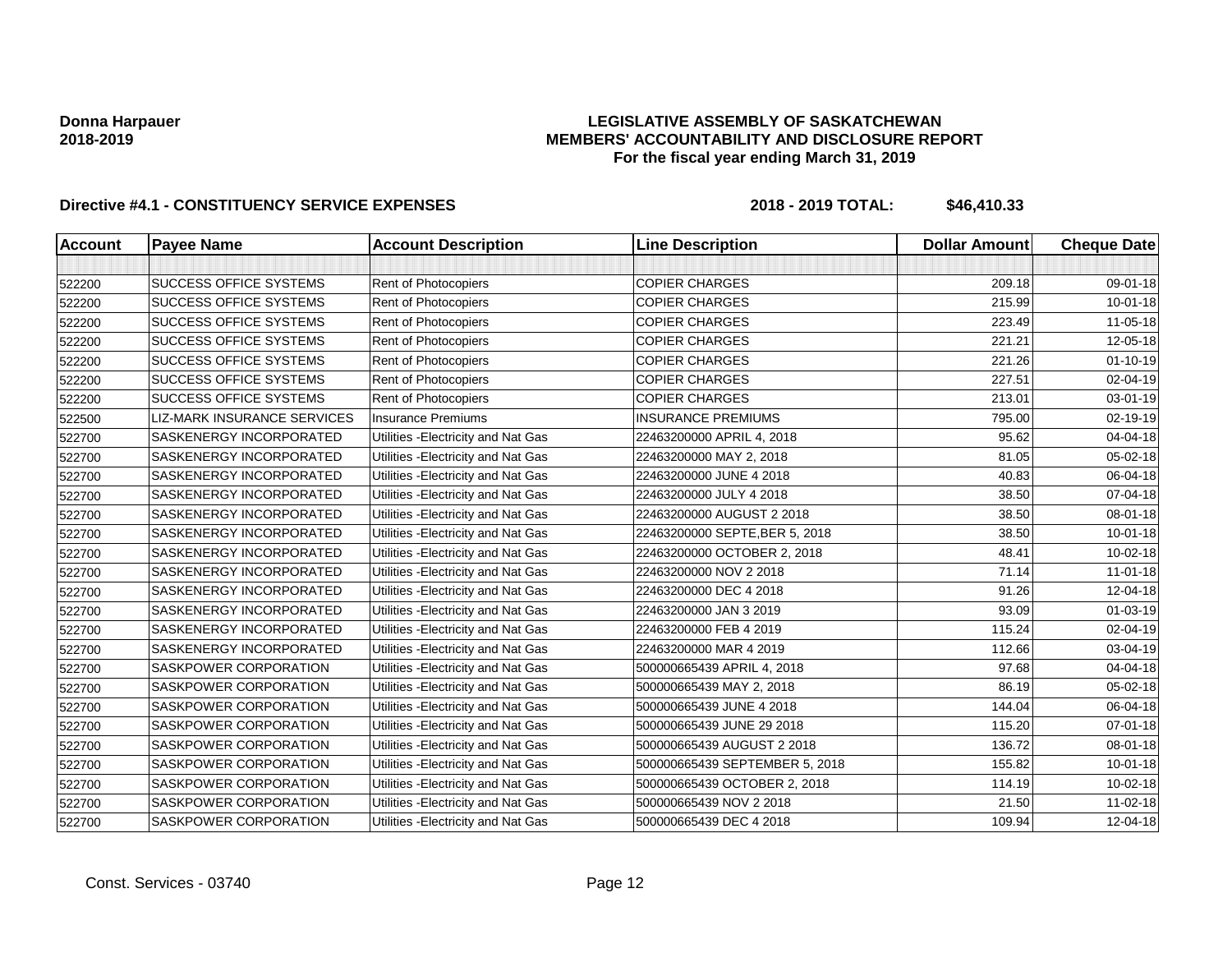### **LEGISLATIVE ASSEMBLY OF SASKATCHEWAN MEMBERS' ACCOUNTABILITY AND DISCLOSURE REPORT For the fiscal year ending March 31, 2019**

| <b>Account</b> | <b>Payee Name</b>                                   | <b>Account Description</b>           | <b>Line Description</b>          | <b>Dollar Amount</b> | <b>Cheque Date</b> |
|----------------|-----------------------------------------------------|--------------------------------------|----------------------------------|----------------------|--------------------|
|                |                                                     |                                      |                                  |                      |                    |
| 522700         | <b>SASKPOWER CORPORATION</b>                        | Utilities - Electricity and Nat Gas  | 500000665439 JAN 4 2019          | 97.68                | 02-01-19           |
| 522700         | <b>SASKPOWER CORPORATION</b>                        | Utilities - Electricity and Nat Gas  | 500000665439 FEB 4 2019          | 43.20                | 02-04-19           |
| 522700         | SASKPOWER CORPORATION                               | Utilities - Electricity and Nat Gas  | 500000665439 MAR 4 2019          | 114.44               | 03-04-19           |
| 525000         | DUNNE, SUSAN C.                                     | Postal, Courier, Freight and Related | <b>REIMB: POSTAGE</b>            | 966.00               | 03-07-19           |
| 525000         | MINISTER OF FINANCE-MINISTRY<br>OF CENTRAL SERVICES | Postal, Courier, Freight and Related | MAIL SERVICES MAY 2018           | 47.92                | 07-01-18           |
| 525000         | MINISTER OF FINANCE-MINISTRY<br>OF CENTRAL SERVICES | Postal, Courier, Freight and Related | MAIL SERVICES APRIL 2018         | 47.92                | $07 - 01 - 18$     |
| 525000         | MINISTER OF FINANCE-MINISTRY<br>OF CENTRAL SERVICES | Postal, Courier, Freight and Related | MAIL SERVICES JUNE 2018          | 48.42                | $08 - 01 - 18$     |
| 525000         | MINISTER OF FINANCE-MINISTRY<br>OF CENTRAL SERVICES | Postal, Courier, Freight and Related | MAIL SERVICES JULY 2018          | 45.96                | $10-01-18$         |
| 525000         | MINISTER OF FINANCE-MINISTRY<br>OF CENTRAL SERVICES | Postal, Courier, Freight and Related | <b>AUGUST 2018 MAIL SERVICES</b> | 45.96                | 10-10-18           |
| 525000         | MINISTER OF FINANCE-MINISTRY<br>OF CENTRAL SERVICES | Postal, Courier, Freight and Related | MAIL SERVICES SEPT 2018          | 46.02                | $11 - 01 - 18$     |
| 525000         | MINISTER OF FINANCE-MINISTRY<br>OF CENTRAL SERVICES | Postal, Courier, Freight and Related | MAIL SERVICES OCTOBER 2018       | 46.02                | 12-01-18           |
| 525000         | MINISTER OF FINANCE-MINISTRY<br>OF CENTRAL SERVICES | Postal, Courier, Freight and Related | MAIL SERVICES NOV 2018           | 46.02                | $01 - 01 - 19$     |
| 525000         | MINISTER OF FINANCE-MINISTRY<br>OF CENTRAL SERVICES | Postal, Courier, Freight and Related | MAIL SERVICES DEC 2018           | 46.02                | 02-01-19           |
| 525000         | MINISTER OF FINANCE-MINISTRY<br>OF CENTRAL SERVICES | Postal, Courier, Freight and Related | MAIL SERVICES JAN 2019           | 46.02                | 03-01-19           |
| 525000         | MINISTER OF FINANCE-MINISTRY<br>OF CENTRAL SERVICES | Postal, Courier, Freight and Related | MAIL SERVICES FEB 2019           | 46.02                | 03-14-19           |
| 525000         | MINISTER OF FINANCE-MINISTRY<br>OF CENTRAL SERVICES | Postal, Courier, Freight and Related | MAR/19 MAIL SERVICES             | 46.02                | 03-31-19           |
| 529000         | DUNNE, JEROME                                       | <b>General Contractual Services</b>  | <b>CONTRACTOR SERVICES</b>       | 200.00               | 12-01-18           |
| 529000         | DUNNE, JEROME                                       | <b>General Contractual Services</b>  | SNOW REMOVAL DEC 2018            | 200.00               | $01 - 01 - 19$     |
| 529000         | DUNNE, JEROME                                       | <b>General Contractual Services</b>  | <b>CONTRACTOR SERVICES</b>       | 200.00               | 02-01-19           |
| 529000         | DUNNE, JEROME                                       | <b>General Contractual Services</b>  | <b>CONTRACTOR SERVICES</b>       | 200.00               | $03 - 01 - 19$     |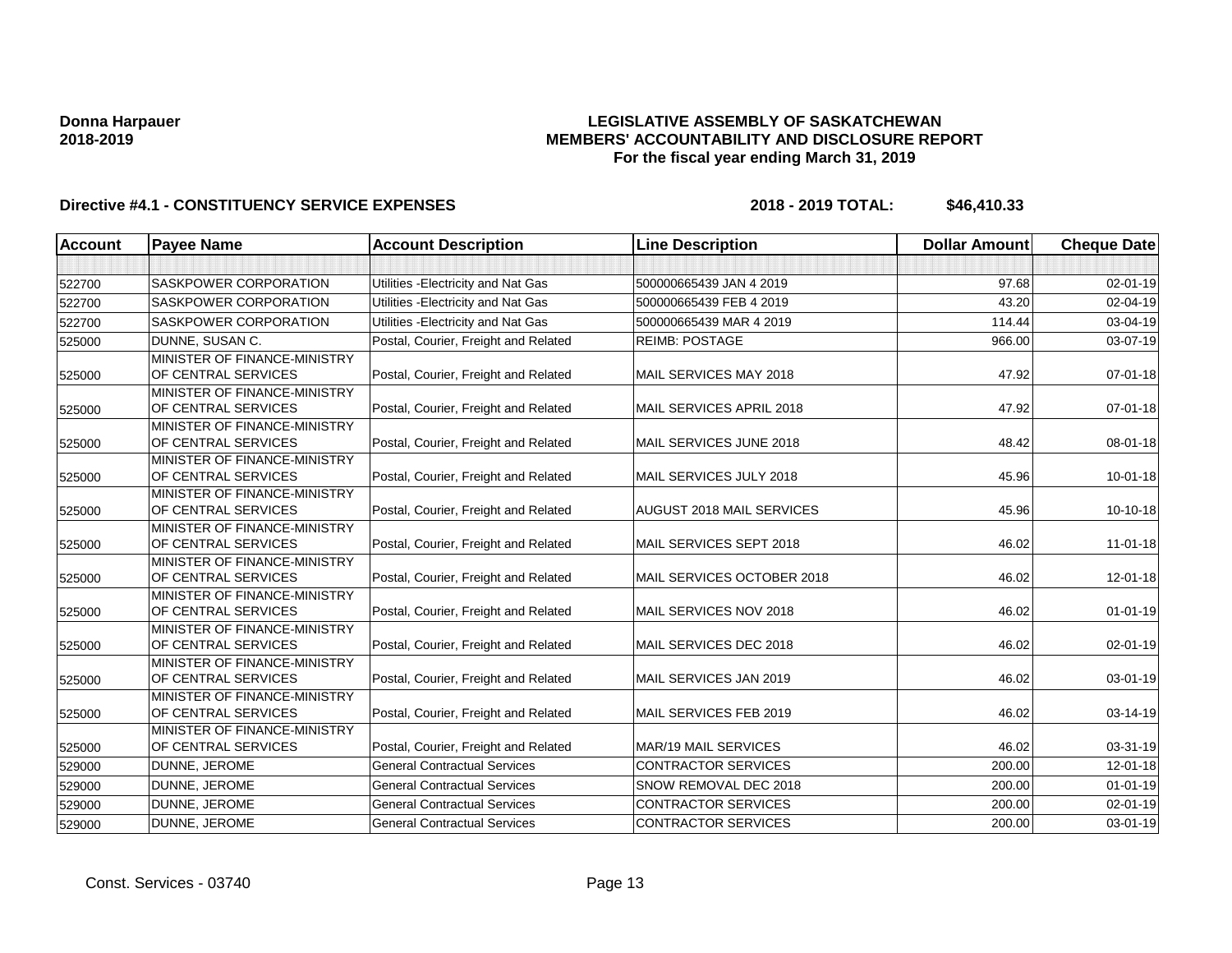### **LEGISLATIVE ASSEMBLY OF SASKATCHEWAN MEMBERS' ACCOUNTABILITY AND DISCLOSURE REPORT For the fiscal year ending March 31, 2019**

| Account | <b>Payee Name</b>                              | <b>Account Description</b>          | <b>Line Description</b>        | <b>Dollar Amount</b> | <b>Cheque Date</b> |
|---------|------------------------------------------------|-------------------------------------|--------------------------------|----------------------|--------------------|
|         |                                                |                                     |                                |                      |                    |
| 529000  | DUNNE, JEROME                                  | <b>General Contractual Services</b> | <b>CONTRACTOR SERVICES</b>     | 200.00               | 03-31-19           |
|         |                                                |                                     | AD HOC CONSULTING - BRAND      |                      |                    |
| 530300  | <b>MARU GROUP CANADA INC.</b>                  | Primary Research/Focus group        | <b>HEALTH/TRACKING U&amp;A</b> | 632.98               | 08-01-18           |
|         |                                                |                                     | AD HOC CONSULTING-BRAND        |                      |                    |
| 530300  | MARU GROUP CANADA INC.                         | Primary Research/Focus group        | HEALTH/TRACKING/U&A            | 632.98               | $10 - 01 - 18$     |
| 530300  | <b>MARU GROUP CANADA INC.</b>                  | Primary Research/Focus group        | <b>GROUP AD HOC CONSULTING</b> | 632.98               | $11-01-18$         |
| 530300  | MARU GROUP CANADA INC.                         | Primary Research/Focus group        | GROUP AD AD CONSULTING         | 632.98               | $12 - 01 - 18$     |
| 530500  | ADCANADA MEDIA INC.                            | Media Placement                     | <b>ADVERTISING</b>             | 364.71               | 03-28-19           |
| 530500  | <b>BRUNO, TOWN OF</b>                          | Media Placement                     | <b>ADVERTISING</b>             | 100.00               | 05-01-18           |
|         | <b>CANADIAN NETWORK</b>                        |                                     |                                |                      |                    |
| 530500  | <b>BROADCASTING</b>                            | Media Placement                     | <b>ADVERTISING</b>             | 1,899.00             | $11-01-18$         |
| 530500  | CARE PRINTING & PUBLISHING INC Media Placement |                                     | <b>ADVERTISING</b>             | 425.00               | $10 - 01 - 18$     |
| 530500  | CARE PRINTING & PUBLISHING INC Media Placement |                                     | <b>ADVERTISING</b>             | 425.00               | 03-31-19           |
| 530500  | <b>COMMUNITY SAFETY NET</b>                    | Media Placement                     | <b>ADVERTISING</b>             | 450.00               | $02 - 01 - 19$     |
| 530500  | <b>CREATIVE FIRE</b>                           | Media Placement                     | <b>ADVERTISING</b>             | 1,061.20             | 08-17-18           |
| 530500  | <b>CREATIVE FIRE</b>                           | Media Placement                     | <b>ADVERTISING</b>             | 2,316.03             | $12 - 01 - 18$     |
| 530500  | <b>CREATIVE FIRE</b>                           | Media Placement                     | <b>ADVERTISING</b>             | 1,462.68             | 03-26-19           |
|         | DRUGS & ADDICTION MAGAZINE                     |                                     |                                |                      |                    |
| 530500  | LTD.                                           | <b>Media Placement</b>              | ADVERTISING - NO GST           | 253.34               | $07 - 01 - 18$     |
|         | <b>GOLDEN WEST BROADCASTING</b>                |                                     |                                |                      |                    |
| 530500  | LTD.                                           | Media Placement                     | <b>ADVERTISING - NO GST</b>    | 203.36               | 06-04-18           |
|         | <b>GOLDEN WEST BROADCASTING</b>                |                                     |                                |                      |                    |
| 530500  | LTD.                                           | Media Placement                     | ADVERTISING - NO GST           | 196.80               | 07-03-18           |
|         | <b>GOLDEN WEST BROADCASTING</b>                |                                     |                                |                      |                    |
| 530500  | LTD.                                           | Media Placement                     | <b>ADVERTISING</b>             | 200.10               | $10 - 01 - 18$     |
|         | GOLDEN WEST BROADCASTING                       |                                     |                                |                      |                    |
| 530500  | LTD.                                           | Media Placement                     | <b>ADVERTISING</b>             | 375.00               | $10 - 01 - 18$     |
|         | <b>GOLDEN WEST BROADCASTING</b><br>LTD.        | Media Placement                     | <b>ADVERTISING</b>             | 100.00               |                    |
| 530500  | GOLDEN WEST BROADCASTING                       |                                     |                                |                      | $01 - 01 - 19$     |
| 530500  | LTD.                                           | Media Placement                     | <b>ADVERTISING</b>             | 200.26               | $01 - 01 - 19$     |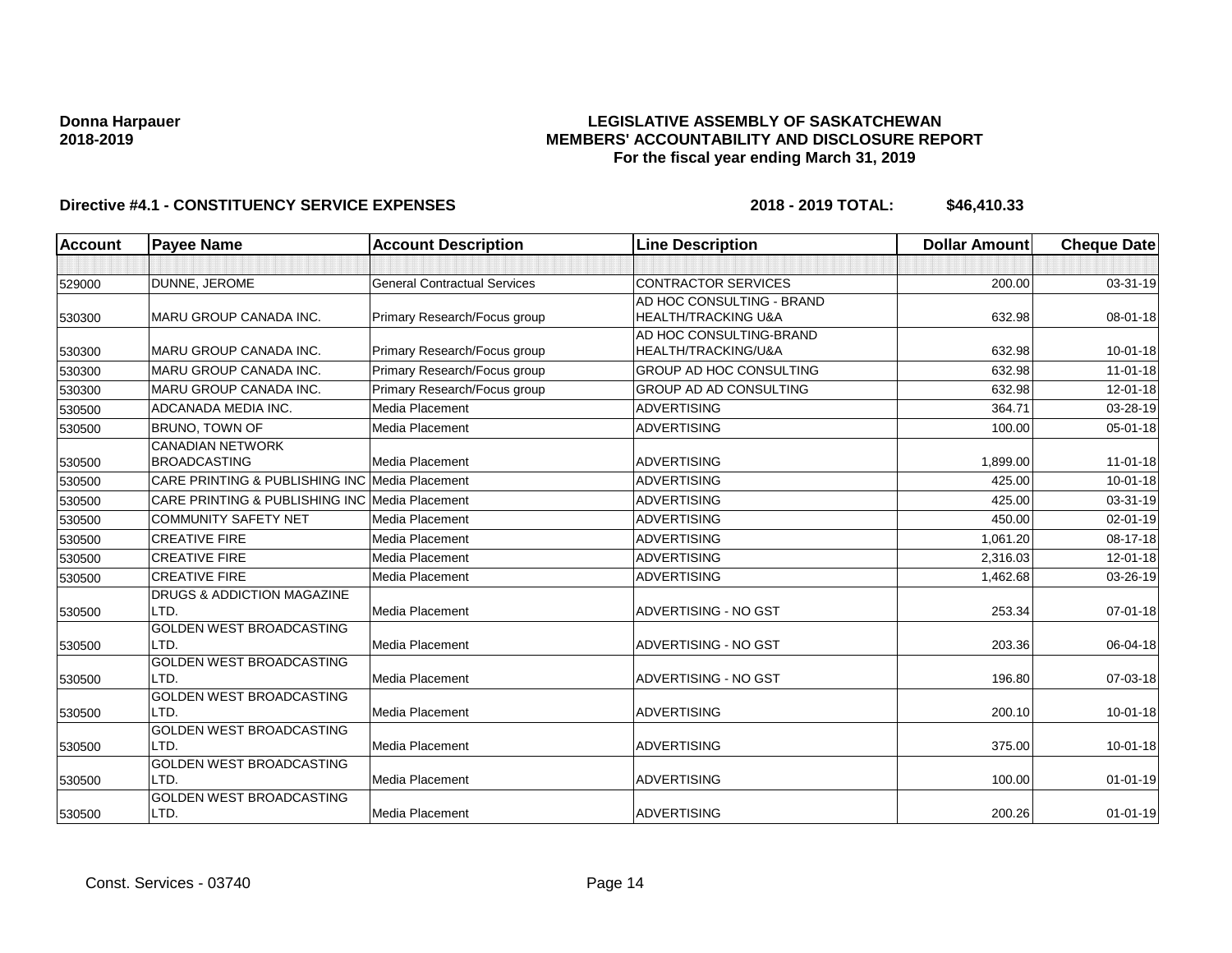### **LEGISLATIVE ASSEMBLY OF SASKATCHEWAN MEMBERS' ACCOUNTABILITY AND DISCLOSURE REPORT For the fiscal year ending March 31, 2019**

| <b>Account</b> | <b>Payee Name</b>                                  | <b>Account Description</b> | <b>Line Description</b>  | <b>Dollar Amount</b> | <b>Cheque Date</b> |
|----------------|----------------------------------------------------|----------------------------|--------------------------|----------------------|--------------------|
|                |                                                    |                            |                          |                      |                    |
|                | GOLDEN WEST BROADCASTING                           |                            |                          |                      |                    |
| 530500         | LTD.                                               | <b>Media Placement</b>     | <b>ADVERTISING</b>       | 250.00               | $01 - 01 - 19$     |
|                | GOLDEN WEST BROADCASTING                           |                            |                          |                      |                    |
| 530500         | LTD.                                               | <b>Media Placement</b>     | <b>ADVERTISING</b>       | 200.26               | 03-31-19           |
| 530500         | <b>HEALTHY TEENS MAGAZINE</b>                      | Media Placement            | <b>ADVERTISING</b>       | 239.00               | $12 - 01 - 18$     |
|                | HOSPITAL ACTIVITY BOOK FOR                         |                            |                          |                      |                    |
| 530500         | <b>CHILDREN</b>                                    | Media Placement            | ADVERTISING - NO PST/GST | 239.00               | 09-01-18           |
| 530500         | HOSPITAL ACTIVITY BOOK FOR<br><b>CHILDREN</b>      | Media Placement            | ADVERTISING NO GST/PST   | 239.00               | 03-01-19           |
| 530500         | HUMBOLDT, CITY OF                                  | <b>Media Placement</b>     | <b>ADVERTISING</b>       | 350.00               | 11-09-18           |
| 530500         | <b>LANIGAN ADVISOR</b>                             | Media Placement            | <b>ADVERTISING</b>       | 460.32               | $04 - 01 - 18$     |
| 530500         | <b>LANIGAN ADVISOR</b>                             | Media Placement            | <b>ADVERTISING</b>       | 67.66                | 03-11-19           |
| 530500         | <b>MADD MESSAGE</b>                                | Media Placement            | <b>ADVERTISING</b>       | 279.00               | $11-02-18$         |
| 530500         | <b>PNG PRAIRIE NEWSPAPER GROUP Media Placement</b> |                            | <b>ADVERTISING</b>       | 69.00                | 04-11-18           |
| 530500         | <b>PNG PRAIRIE NEWSPAPER GROUP Media Placement</b> |                            | ADVERTISING              | 59.00                | 05-01-18           |
| 530500         | <b>PNG PRAIRIE NEWSPAPER GROUP Media Placement</b> |                            | <b>ADVERTISING</b>       | 50.00                | 06-01-18           |
| 530500         | <b>PNG PRAIRIE NEWSPAPER GROUP Media Placement</b> |                            | <b>ADVERTISING</b>       | 100.00               | 07-01-18           |
| 530500         | <b>PNG PRAIRIE NEWSPAPER GROUP Media Placement</b> |                            | <b>ADVERTISING</b>       | 112.50               | 07-01-18           |
| 530500         | <b>PNG PRAIRIE NEWSPAPER GROUP Media Placement</b> |                            | <b>ADVERTSING</b>        | 37.50                | $07 - 01 - 18$     |
| 530500         | <b>PNG PRAIRIE NEWSPAPER GROUP Media Placement</b> |                            | <b>ADVERTISING</b>       | 37.50                | $07 - 11 - 18$     |
| 530500         | <b>PNG PRAIRIE NEWSPAPER GROUP Media Placement</b> |                            | <b>ADVERTISING</b>       | 90.00                | 10-01-18           |
| 530500         | <b>PNG PRAIRIE NEWSPAPER GROUP Media Placement</b> |                            | <b>ADVERTISING</b>       | 50.00                | $10 - 01 - 18$     |
| 530500         | PNG PRAIRIE NEWSPAPER GROUP Media Placement        |                            | <b>ADVERTISING</b>       | 69.00                | 10-01-18           |
| 530500         | PNG PRAIRIE NEWSPAPER GROUP Media Placement        |                            | <b>ADVERTISING</b>       | 69.00                | $10 - 01 - 18$     |
| 530500         | PNG PRAIRIE NEWSPAPER GROUP Media Placement        |                            | <b>ADVERTISING</b>       | 69.00                | $10-17-18$         |
| 530500         | <b>PNG PRAIRIE NEWSPAPER GROUP Media Placement</b> |                            | <b>ADVERTISING</b>       | 59.00                | $11-01-18$         |
| 530500         | <b>PNG PRAIRIE NEWSPAPER GROUP Media Placement</b> |                            | <b>ADVERTISING</b>       | 75.00                | $12 - 01 - 18$     |
| 530500         | PNG PRAIRIE NEWSPAPER GROUP Media Placement        |                            | ADVERTISING              | 119.00               | $12 - 01 - 18$     |
| 530500         | <b>PNG PRAIRIE NEWSPAPER GROUP Media Placement</b> |                            | <b>ADVERTISING</b>       | 109.00               | $12 - 01 - 18$     |
| 530500         | <b>PNG PRAIRIE NEWSPAPER GROUP Media Placement</b> |                            | <b>ADVERTISING</b>       | 69.00                | $12 - 01 - 18$     |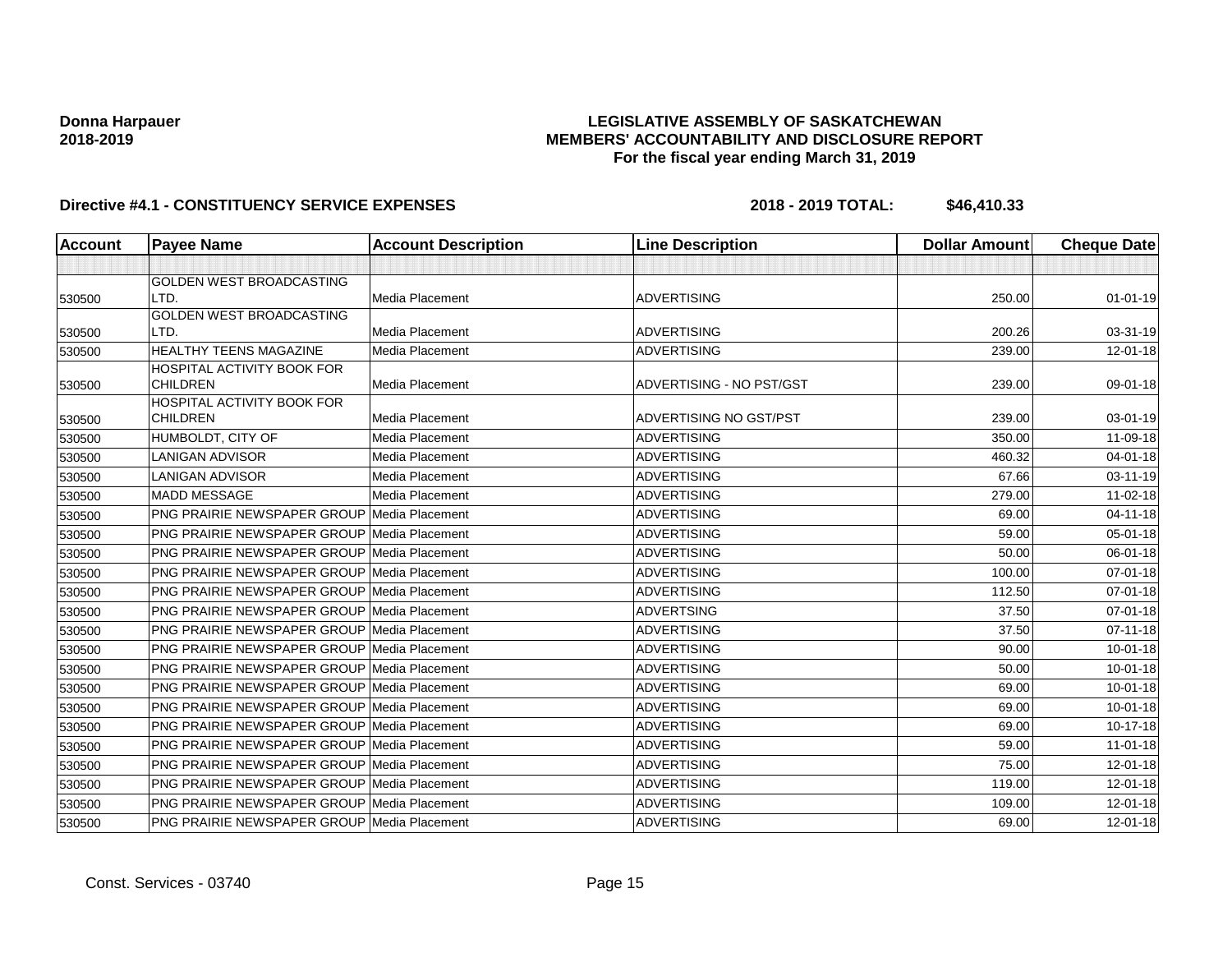### **LEGISLATIVE ASSEMBLY OF SASKATCHEWAN MEMBERS' ACCOUNTABILITY AND DISCLOSURE REPORT For the fiscal year ending March 31, 2019**

| <b>Account</b> | <b>Payee Name</b>                                                 | <b>Account Description</b> | <b>Line Description</b> | <b>Dollar Amount</b> | <b>Cheque Date</b> |
|----------------|-------------------------------------------------------------------|----------------------------|-------------------------|----------------------|--------------------|
|                |                                                                   |                            |                         |                      |                    |
| 530500         | <b>PNG PRAIRIE NEWSPAPER GROUP Media Placement</b>                |                            | <b>ADVERTISING</b>      | 69.00                | 12-12-18           |
| 530500         | <b>PNG PRAIRIE NEWSPAPER GROUP Media Placement</b>                |                            | <b>ADVERTISING</b>      | 160.25               | $01 - 01 - 19$     |
| 530500         | <b>PNG PRAIRIE NEWSPAPER GROUP Media Placement</b>                |                            | <b>ADVERTISING</b>      | 228.00               | $02 - 01 - 19$     |
| 530500         | <b>PNG PRAIRIE NEWSPAPER GROUP Media Placement</b>                |                            | <b>ADVERTISING</b>      | 50.00                | $02 - 01 - 19$     |
| 530500         | <b>PNG PRAIRIE NEWSPAPER GROUP Media Placement</b>                |                            | <b>ADVERTISING</b>      | 60.00                | $02 - 01 - 19$     |
| 530500         | <b>PNG PRAIRIE NEWSPAPER GROUP Media Placement</b>                |                            | <b>ADVERTISING</b>      | 1,082.40             | 02-13-19           |
| 530500         | <b>PNG PRAIRIE NEWSPAPER GROUP Media Placement</b>                |                            | <b>ADVERTISING</b>      | 50.00                | 02-13-19           |
| 530500         | <b>PNG PRAIRIE NEWSPAPER GROUP Media Placement</b>                |                            | <b>ADVERTISING</b>      | 80.00                | 03-20-19           |
| 530500         | POSTMEDIA NETWORK INC.                                            | Media Placement            | <b>ADVERTISING</b>      | 300.00               | $07 - 01 - 18$     |
| 530500         | <b>PRO MAX PUB</b>                                                | Media Placement            | <b>ADVERTISING</b>      | 595.00               | $03 - 11 - 19$     |
| 530500         | <b>REGIONAL MAPLE LEAF</b><br><b>COMMUNICATIONS INC.</b>          | Media Placement            | <b>ADVERTISING</b>      | 279.00               | $05 - 01 - 18$     |
| 530500         | <b>REGIONAL MAPLE LEAF</b><br><b>COMMUNICATIONS INC.</b>          | Media Placement            | <b>ADVERTISING</b>      | 277.00               | 08-01-18           |
| 530500         | REGIONAL MAPLE LEAF<br><b>COMMUNICATIONS INC.</b>                 | Media Placement            | <b>ADVERTISING</b>      | 276.00               | 09-01-18           |
| 530500         | REGIONAL MAPLE LEAF<br><b>COMMUNICATIONS INC.</b>                 | Media Placement            | <b>ADVERTISING</b>      | 278.00               | 12-06-18           |
| 530500         | <b>REGIONAL MAPLE LEAF</b><br><b>COMMUNICATIONS INC.</b>          | Media Placement            | <b>ADVERTISING</b>      | 279.00               | 02-07-19           |
|                | <b>SASKATCHEWAN BASEBALL HALL</b><br>OF FAME & MUSEUM ASSOCIATION |                            |                         |                      |                    |
| 530500         | <b>INC</b>                                                        | Media Placement            | <b>ADVERTISING</b>      | 50.00                | 08-10-18           |
| 530500         | SHINE MEDIA GROUP                                                 | Media Placement            | <b>ADVERTISING</b>      | 350.00               | $01 - 01 - 19$     |
| 530500         | <b>SOS CHILDREN'S SAFETY</b><br><b>MAGAZINE</b>                   | Media Placement            | <b>ADVERTISING</b>      | 349.00               | $10 - 01 - 18$     |
| 530500         | SOS CHILDREN'S SAFETY<br>MAGAZINE                                 | Media Placement            | <b>ADVERTISING</b>      | 349.00               | 02-01-19           |
| 530500         | SOS CHILDREN'S SAFETY<br>MAGAZINE                                 | Media Placement            | <b>ADVERTISING</b>      | 349.00               | 03-01-19           |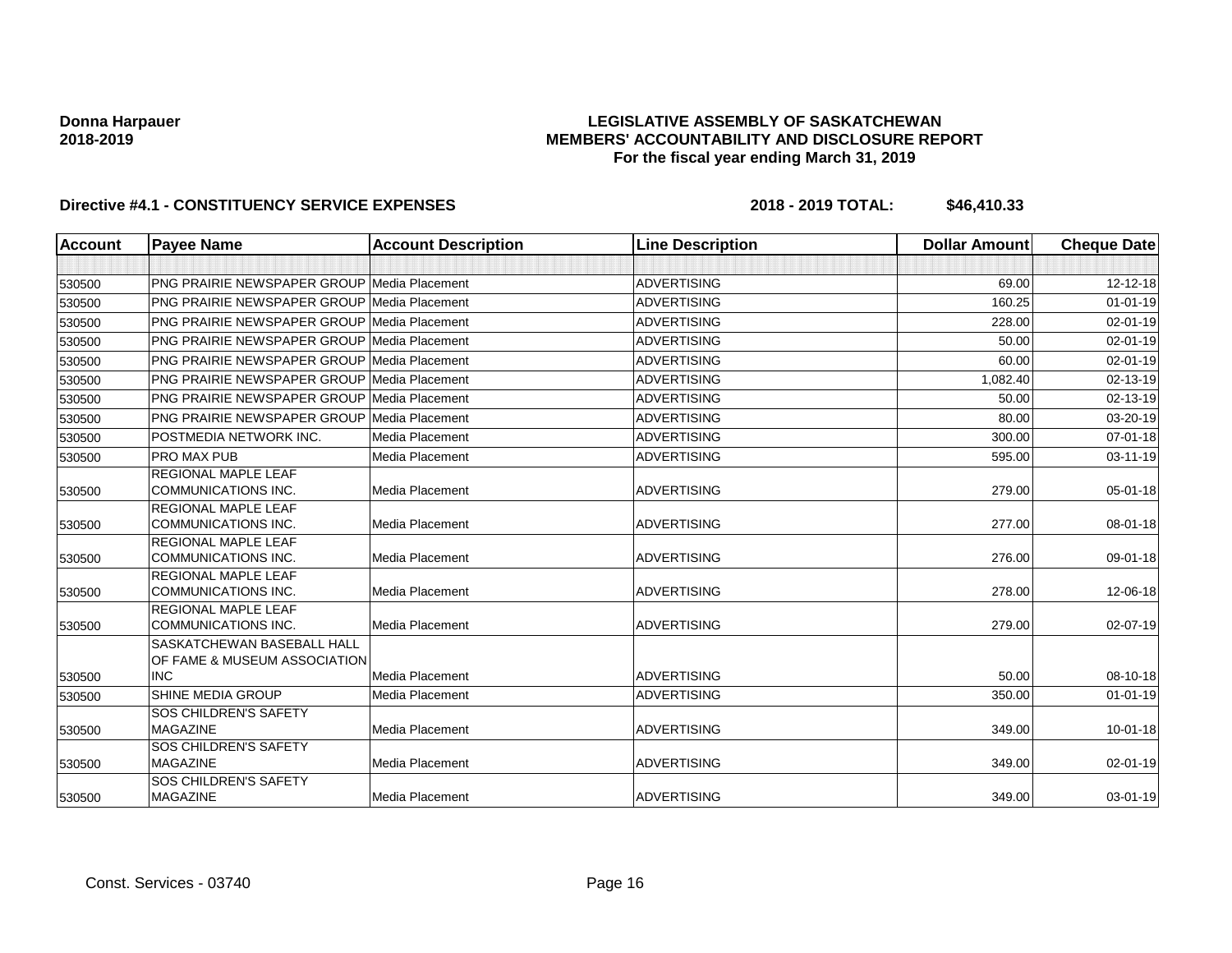### **LEGISLATIVE ASSEMBLY OF SASKATCHEWAN MEMBERS' ACCOUNTABILITY AND DISCLOSURE REPORT For the fiscal year ending March 31, 2019**

| <b>Account</b> | <b>Payee Name</b>                           | <b>Account Description</b>                                        | <b>Line Description</b>                           | <b>Dollar Amount</b> | <b>Cheque Date</b> |
|----------------|---------------------------------------------|-------------------------------------------------------------------|---------------------------------------------------|----------------------|--------------------|
|                |                                             |                                                                   |                                                   |                      |                    |
|                | SOS CHILDREN'S SAFETY                       |                                                                   |                                                   |                      |                    |
| 530500         | <b>MAGAZINE</b>                             | Media Placement                                                   | <b>ADVERTISING</b>                                | 208.80               | 03-31-19           |
| 530500         | <b>WATROUS MANITOU</b>                      | Media Placement                                                   | <b>ADVERTISING</b>                                | 463.68               | $04 - 01 - 18$     |
| 530500         | <b>WATROUS MANITOU</b>                      | Media Placement                                                   | ADVERTISING - NO GST                              | 40.00                | $05 - 01 - 18$     |
| 530500         | <b>WATROUS MANITOU</b>                      | Media Placement                                                   | <b>ADVERTISING</b>                                | 94.50                | 06-01-18           |
| 530500         | <b>WATROUS MANITOU</b>                      | Media Placement                                                   | <b>ADVERTISING</b>                                | 75.00                | 06-04-18           |
| 530500         | <b>WATROUS MANITOU</b>                      | Media Placement                                                   | <b>ADVERTISING</b>                                | 52.65                | 11-02-18           |
| 530500         | <b>WATROUS MANITOU</b>                      | Media Placement                                                   | <b>ADVERTISING</b>                                | 54.00                | 11-02-18           |
| 530500         | <b>WATROUS MANITOU</b>                      | Media Placement                                                   | <b>ADVERTISING</b>                                | 146.19               | $01-07-19$         |
| 530500         | <b>WATROUS MANITOU</b>                      | Media Placement                                                   | <b>ADVERTISING</b>                                | 148.50               | 01-09-19           |
| 530500         | <b>WATROUS MANITOU</b>                      | Media Placement                                                   | <b>ADVERTISING</b>                                | 252.00               | 02-04-19           |
| 530500         | <b>WATROUS MANITOU</b>                      | Media Placement                                                   | <b>ADVERTISING</b>                                | 315.78               | 02-04-19           |
| 530500         | <b>WATROUS MANITOU</b>                      | Media Placement                                                   | <b>ADVERTISING</b>                                | 94.77                | 03-11-19           |
| 530800         | CARE PRINTING & PUBLISHING INC Publications |                                                                   | PUBLICATION INSERT                                | 200.00               | $07 - 01 - 18$     |
| 530900         | <b>CORPORATE EXPRESS</b>                    | <b>Promotional Items</b>                                          | PROVINCIAL FLAGS/MISC & OFFICE<br><b>SUPPLIES</b> | 763.65               | $10 - 11 - 18$     |
| 530900         | <b>CORPORATE EXPRESS</b>                    | <b>Promotional Items</b>                                          | MISC OFFICE SUPPLIES & SASK PINS                  | 749.20               | 12-03-18           |
|                | <b>CORPORATE EXPRESS</b>                    | <b>Promotional Items</b>                                          | MISC OFFICE SUPPLIES & SASK PINS                  | 376.97               | 03-01-19           |
| 530900         | HUMBOLDT FLORIST (1999) LTD.                | <b>Promotional Items</b>                                          | <b>FLORAL ARRANGEMENT</b>                         | 99.64                | 05-01-18           |
| 530900         | DUNNE, SUSAN C.                             | Travel                                                            | C.A. TRAVEL APRIL 9-10, 2018                      | 450.07               | 04-10-18           |
| 542000         |                                             | Travel                                                            |                                                   | 283.17               |                    |
| 542000         | DUNNE, SUSAN C.                             |                                                                   | CA TRAVEL MAR 20 2019                             |                      | 03-20-19           |
| 543201         | LEGISLATIVE FOOD SERVICE                    | Deputy Minister/Ministry Head Business<br>Expenses - Refreshments | <b>STUDENT DRINKS</b>                             | 28.62                | 05-02-18           |
| 543201         | <b>LEGISLATIVE FOOD SERVICE</b>             | Deputy Minister/Ministry Head Business<br>Expenses - Refreshments | <b>STUDENT DRINKS</b>                             | 41.34                | $01 - 01 - 19$     |
| 550200         | <b>LANIGAN ADVISOR</b>                      | Books, Mags and Ref Materials                                     | <b>SUBSCRIPTION RENEWAL</b>                       | 28.57                | $04 - 01 - 18$     |
| 550200         | <b>STARPHOENIX</b>                          | Books, Mags and Ref Materials                                     | 390136 1YR RENEWAL                                | 354.00               | $04 - 01 - 18$     |
| 550200         | <b>WATROUS MANITOU</b>                      | Books, Mags and Ref Materials                                     | ANNUAL SUBSCRIPTION                               | 36.19                | $07 - 11 - 18$     |
| 555000         | <b>CORPORATE EXPRESS</b>                    | <b>Other Material and Supplies</b>                                | PROVINCIAL FLAGS/MISC & OFFICE<br><b>SUPPLIES</b> | 45.32                | $10 - 11 - 18$     |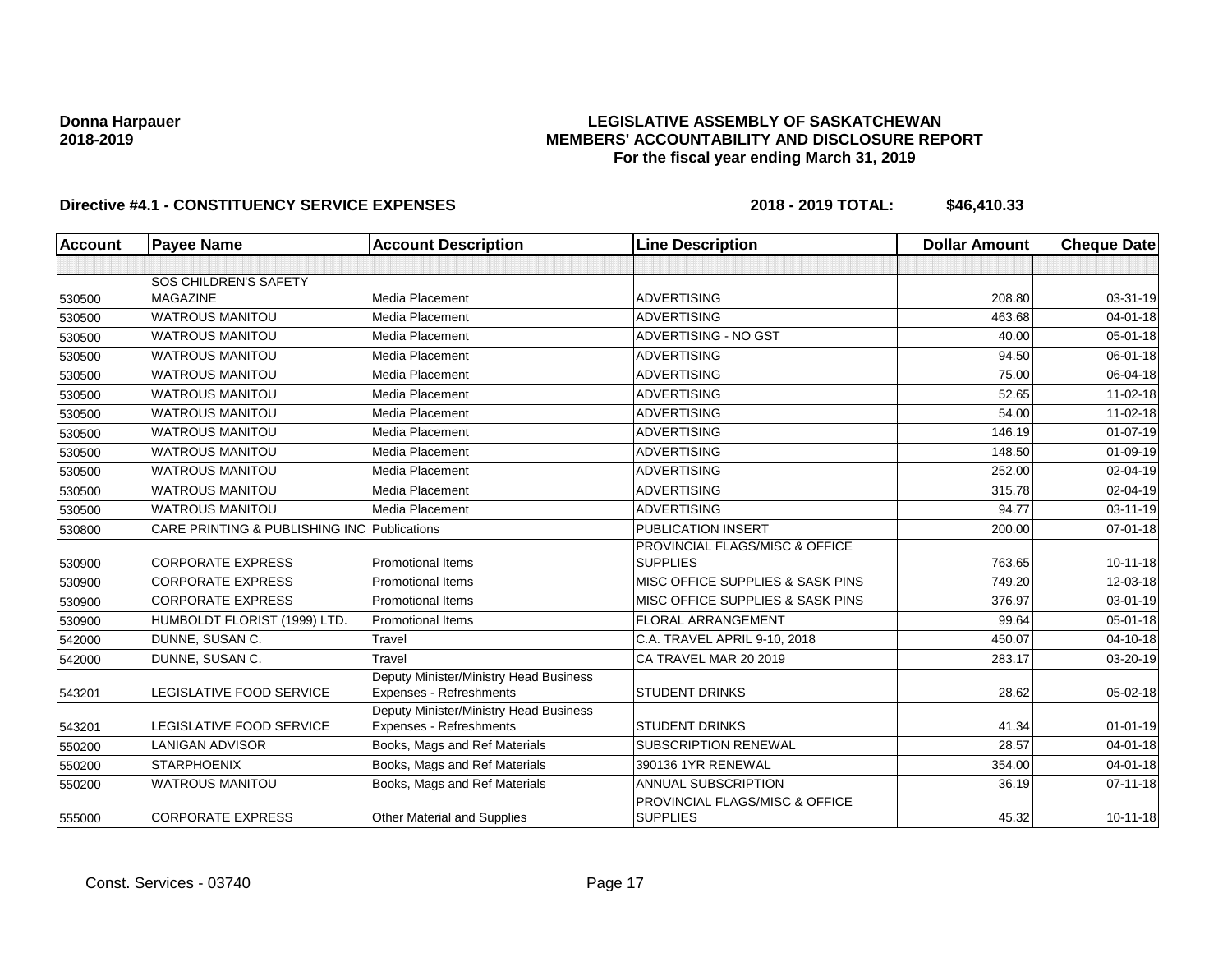### **LEGISLATIVE ASSEMBLY OF SASKATCHEWAN MEMBERS' ACCOUNTABILITY AND DISCLOSURE REPORT For the fiscal year ending March 31, 2019**

| <b>Account</b> | <b>Payee Name</b>                  | <b>Account Description</b>           | <b>Line Description</b>            | <b>Dollar Amount</b> | <b>Cheque Date</b> |
|----------------|------------------------------------|--------------------------------------|------------------------------------|----------------------|--------------------|
|                |                                    |                                      |                                    |                      |                    |
| 555000         | <b>CORPORATE EXPRESS</b>           | Other Material and Supplies          | MISC OFFICE SUPPLIES & SASK PINS   | 9.94                 | 12-03-18           |
| 555000         | <b>CORPORATE EXPRESS</b>           | Other Material and Supplies          | MISC OFFICE SUPPLIES & SASK PINS   | 55.45                | 03-01-19           |
| 555000         | DUNNE, SUSAN C.                    | Other Material and Supplies          | REIMB: MISC OFFICE SUPPLIES        | 36.99                | $10 - 01 - 18$     |
| 555000         | DUNNE, SUSAN C.                    | <b>Other Material and Supplies</b>   | <b>REIMB: MISC OFFICE SUPPLIES</b> | 79.87                | 12-01-18           |
| 555000         | DUNNE, SUSAN C.                    | Other Material and Supplies          | <b>REIMB: MISC OFFICE SUPPLIES</b> | 261.17               | $02 - 01 - 19$     |
| 555000         | HARPAUER, DONNA M.                 | Other Material and Supplies          | <b>REIMB: CHRISTMAS CARDS</b>      | 25.72                | 12-06-18           |
| 555000         | HARPAUER, DONNA M.                 | <b>Other Material and Supplies</b>   | <b>REIMB: MISC OFFICE SUPPLIES</b> | 59.43                | $01 - 01 - 19$     |
| 555000         | <b>OFFICE EXPERTS</b>              | <b>Other Material and Supplies</b>   | <b>OFFICE SUPPLIES</b>             | 177.38               | $05 - 01 - 18$     |
| 555000         | <b>OFFICE EXPERTS</b>              | <b>Other Material and Supplies</b>   | <b>MISC &amp; OFFICE SUPPLIES</b>  | 98.32                | 05-07-18           |
| 555000         | <b>OFFICE EXPERTS</b>              | Other Material and Supplies          | <b>OFFICE SUPPLIES</b>             | 33.90                | 05-24-18           |
| 555000         | <b>OFFICE EXPERTS</b>              | Other Material and Supplies          | OFFICE SUPPLIES                    | 166.95               | 06-05-18           |
| 555000         | <b>OFFICE EXPERTS</b>              | Other Material and Supplies          | <b>MISC OFFICE SUPPLIES</b>        | 80.66                | 07-01-18           |
| 555000         | <b>OFFICE EXPERTS</b>              | Other Material and Supplies          | MISC OFFICE SUPPLIES               | 51.92                | 08-01-18           |
| 555000         | <b>OFFICE EXPERTS</b>              | Other Material and Supplies          | MISC OFFICE SUPPLIES               | $-21.19$             | 08-01-18           |
| 555000         | <b>OFFICE EXPERTS</b>              | <b>Other Material and Supplies</b>   | MISC OFFICE SUPPLIES               | 21.19                | 08-07-18           |
| 555000         | <b>OFFICE EXPERTS</b>              | Other Material and Supplies          | MISC OFFICE SUPPLIES               | 97.16                | $11-01-18$         |
| 555000         | <b>OFFICE EXPERTS</b>              | <b>Other Material and Supplies</b>   | MISC OFFICE SUPPLIES               | 38.72                | $11-01-18$         |
| 555000         | <b>OFFICE EXPERTS</b>              | Other Material and Supplies          | <b>MISC OFFICE SUPPLIES</b>        | 34.97                | $01 - 01 - 19$     |
| 555000         | <b>OFFICE EXPERTS</b>              | Other Material and Supplies          | <b>MISC OFFICE SUPPLIES</b>        | 70.97                | $01 - 02 - 19$     |
| 555000         | <b>OFFICE EXPERTS</b>              | Other Material and Supplies          | MISC OFFICE SUPPLIES               | 63.09                | $02 - 11 - 19$     |
| 555000         | <b>OFFICE EXPERTS</b>              | Other Material and Supplies          | MISC OFFICE SUPPLIES               | 481.90               | 03-06-19           |
| 555000         | <b>PRAIRIE PURE DRINKING WATER</b> | Other Material and Supplies          | <b>BOTTLED WATER</b>               | 72.00                | $10 - 01 - 18$     |
| 555000         | PRAIRIE PURE DRINKING WATER        | <b>Other Material and Supplies</b>   | <b>BOTTLED WATER</b>               | 48.00                | 03-26-19           |
| 555000         | THIS IS YOUR COMPUTER              | Other Material and Supplies          | MISC OFFICE SUPPLIES               | 106.00               | $07 - 01 - 18$     |
| 555000         | THIS IS YOUR COMPUTER              | Other Material and Supplies          | MISC OFFICE SUPPLIES               | 100.00               | $12 - 01 - 18$     |
| 564600         | HARPAUER, DONNA M.                 | Computer Software - Exp              | REIMB: ANTI VIRUS SOFTWARE         | 118.76               | 07-01-18           |
| 564600         | HARPAUER, DONNA M.                 | Computer Software - Exp              | <b>REIMB: SOFTWARE</b>             | 118.76               | $01 - 01 - 19$     |
| 565200         | <b>OFFICE EXPERTS</b>              | Office Furniture and Equipment - Exp | <b>SHREDDER</b>                    | 815.83               | 03-25-19           |
|                |                                    |                                      |                                    |                      |                    |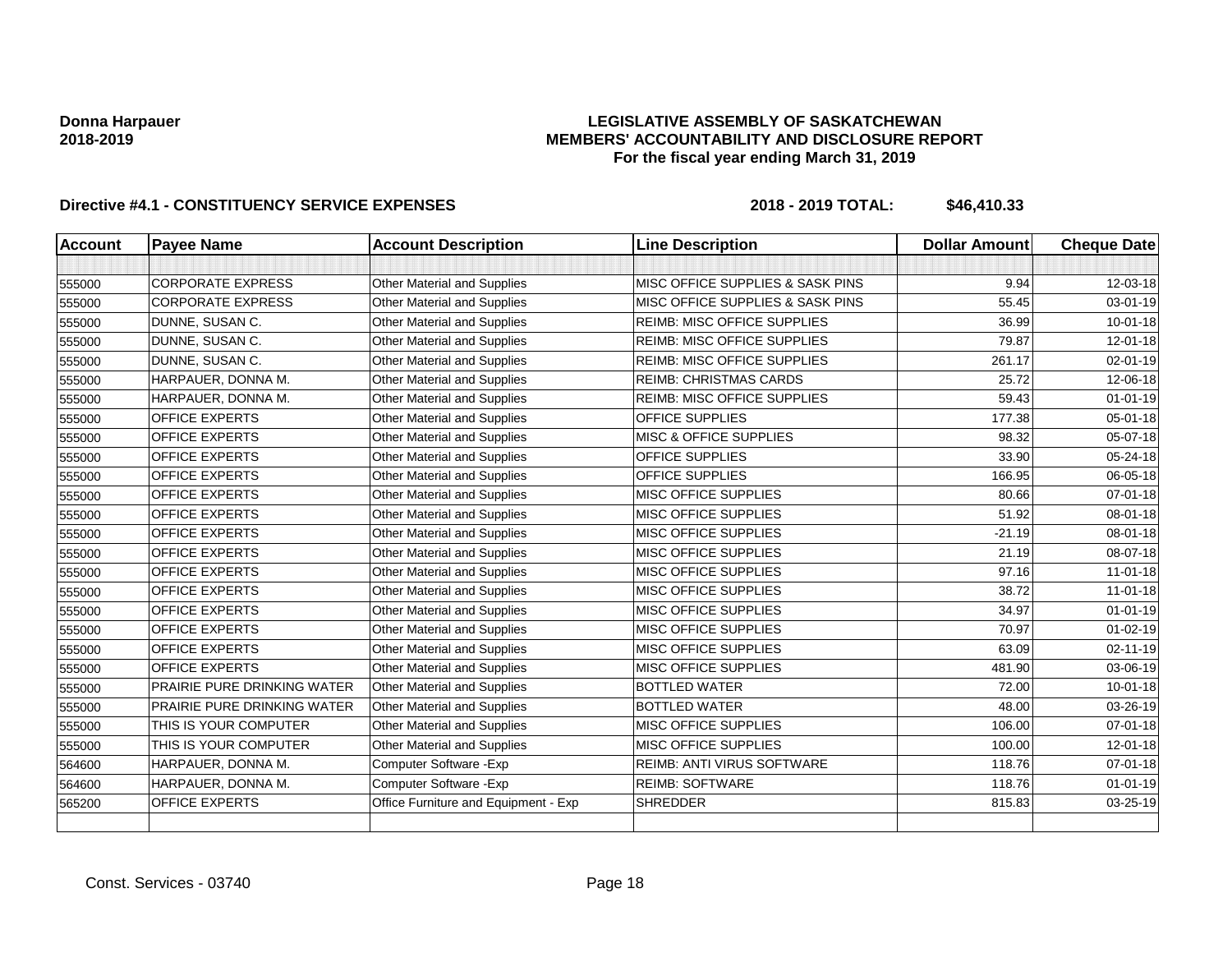### **LEGISLATIVE ASSEMBLY OF SASKATCHEWAN MEMBERS' ACCOUNTABILITY AND DISCLOSURE REPORT For the fiscal year ending March 31, 2019**

| <b>Account</b> | <b>Payee Name</b> | <b>Account Description</b> | <b>Line Description</b> | <b>Dollar Amount</b> | <b>Cheque Date</b> |
|----------------|-------------------|----------------------------|-------------------------|----------------------|--------------------|
|                |                   |                            |                         |                      |                    |
|                |                   |                            |                         |                      |                    |
|                |                   |                            |                         |                      |                    |
|                |                   |                            |                         |                      |                    |
|                |                   |                            |                         |                      |                    |
|                |                   |                            |                         |                      |                    |
|                |                   |                            |                         |                      |                    |
|                |                   |                            |                         |                      |                    |
|                |                   |                            |                         |                      |                    |
|                |                   |                            |                         |                      |                    |
|                |                   |                            |                         |                      |                    |
|                |                   |                            |                         |                      |                    |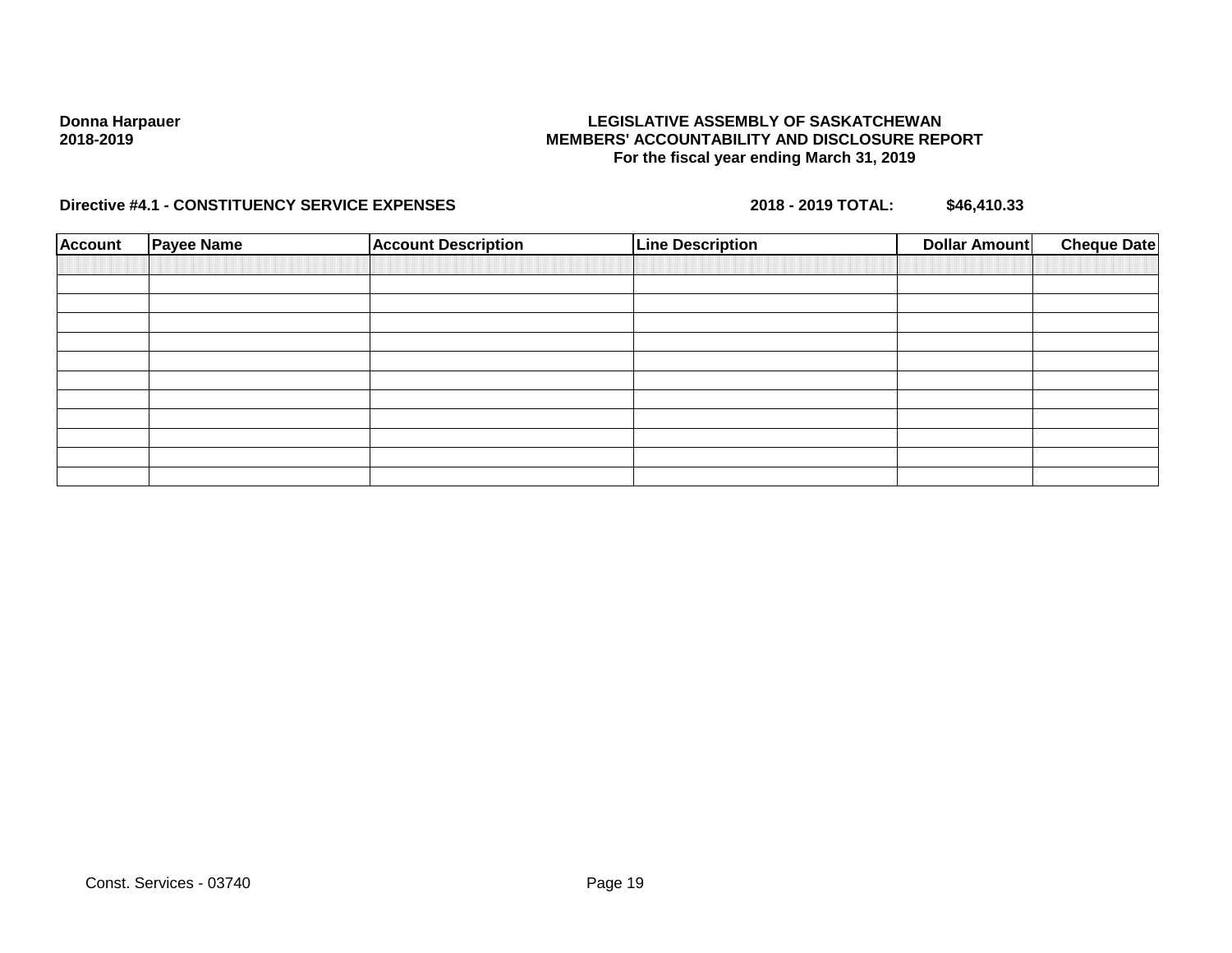## **LEGISLATIVE ASSEMBLY OF SASKATCHEWAN MEMBERS' ACCOUNTABILITY AND DISCLOSURE REPORT For the fiscal year ending March 31, 2019**

| <b>Account</b> | <b>Payee Name</b> | <b>Account Description</b>                    | <b>Dollar Amount</b> | <b>Cheque Date</b> |
|----------------|-------------------|-----------------------------------------------|----------------------|--------------------|
|                |                   |                                               |                      |                    |
| 513000         | DUNNE, SUSAN C    | Out-of-Scope Permanent                        | 2,069.40             | 04-24-18           |
| 513000         | DUNNE, SUSAN C    | Out-of-Scope Permanent                        | 2,069.40             | 05-08-18           |
| 513000         | DUNNE, SUSAN C    | Out-of-Scope Permanent                        | 2,069.40             | 05-23-18           |
| 513000         | DUNNE, SUSAN C    | Out-of-Scope Permanent                        | 2,069.40             | 06-05-18           |
| 513000         | DUNNE, SUSAN C    | Out-of-Scope Permanent                        | 2,069.40             | 06-13-18           |
| 513000         | DUNNE, SUSAN C    | Out-of-Scope Permanent                        | 2,069.40             | 06-27-18           |
| 513000         | DUNNE, SUSAN C    | Out-of-Scope Permanent                        | 2,069.40             | $07 - 11 - 18$     |
| 513000         | DUNNE, SUSAN C    | Out-of-Scope Permanent                        | 2,069.40             | 07-25-18           |
| 513000         | DUNNE, SUSAN C    | Out-of-Scope Permanent                        | 2,069.40             | 08-08-18           |
| 513000         | DUNNE, SUSAN C    | Out-of-Scope Permanent                        | 2,069.40             | 08-22-18           |
| 513000         | DUNNE, SUSAN C    | Out-of-Scope Permanent                        | 2,069.40             | 09-05-18           |
| 513000         | DUNNE, SUSAN C    | Out-of-Scope Permanent                        | 2,069.40             | 09-19-18           |
| 513000         | DUNNE, SUSAN C    | Out-of-Scope Permanent                        | 2,069.40             | 10-03-18           |
| 513000         | DUNNE, SUSAN C    | Out-of-Scope Permanent                        | 2,069.40             | 10-17-18           |
| 513000         | DUNNE, SUSAN C    | Out-of-Scope Permanent                        | 2,069.40             | 11-01-18           |
| 513000         | DUNNE, SUSAN C    | Out-of-Scope Permanent                        | 2,069.40             | $11 - 14 - 18$     |
| 513000         | DUNNE, SUSAN C    | Out-of-Scope Permanent                        | 2,069.40             | 11-28-18           |
| 513000         | DUNNE, SUSAN C    | Out-of-Scope Permanent                        | 2,069.40             | $12 - 12 - 18$     |
| 513000         | DUNNE, SUSAN C    | Out-of-Scope Permanent                        | 2,069.40             | 12-27-18           |
| 513000         | DUNNE, SUSAN C    | Out-of-Scope Permanent                        | 2,069.40             | 01-09-19           |
| 513000         | DUNNE, SUSAN C    | Out-of-Scope Permanent                        | 2,069.40             | 01-23-19           |
| 513000         | DUNNE, SUSAN C    | Out-of-Scope Permanent                        | 2,069.40             | 02-06-19           |
| 513000         | DUNNE, SUSAN C    | Out-of-Scope Permanent                        | 2,069.40             | 02-20-19           |
| 513000         | DUNNE, SUSAN C    | Out-of-Scope Permanent                        | 2,069.40             | 03-06-19           |
| 513000         | DUNNE, SUSAN C    | Out-of-Scope Permanent                        | 2,069.40             | 03-20-19           |
| 513000         | DUNNE, SUSAN C    | Out-of-Scope Permanent                        | 2,069.40             | 04-03-19           |
| 519900         | None (Default)    | Change in Y/E Accrued Empl Leave Entitlements | $-1,103.68$          | 04-18-18           |
| 519900         | None (Default)    | Change in Y/E Accrued Empl Leave Entitlements | 731.19               | 04-08-19           |
|                |                   |                                               |                      |                    |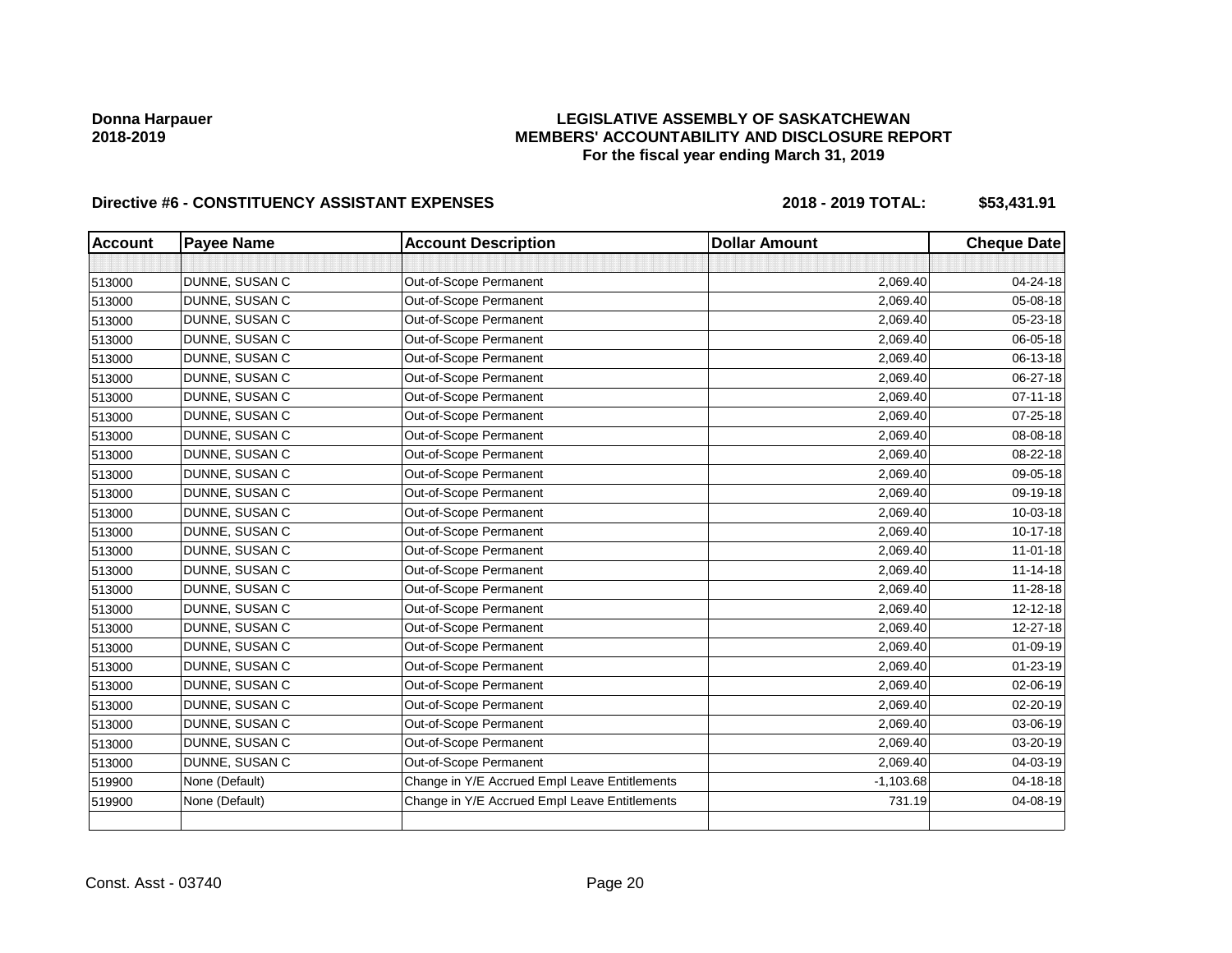### **LEGISLATIVE ASSEMBLY OF SASKATCHEWAN MEMBERS' ACCOUNTABILITY AND DISCLOSURE REPORT For the fiscal year ending March 31, 2019**

| <b>Account</b> | Payee Name | <b>Account Description</b> | <b>Dollar Amount</b> | <b>Cheque Date</b> |
|----------------|------------|----------------------------|----------------------|--------------------|
|                |            |                            |                      |                    |
|                |            |                            |                      |                    |
|                |            |                            |                      |                    |
|                |            |                            |                      |                    |
|                |            |                            |                      |                    |
|                |            |                            |                      |                    |
|                |            |                            |                      |                    |
|                |            |                            |                      |                    |
|                |            |                            |                      |                    |
|                |            |                            |                      |                    |
|                |            |                            |                      |                    |
|                |            |                            |                      |                    |
|                |            |                            |                      |                    |
|                |            |                            |                      |                    |
|                |            |                            |                      |                    |
|                |            |                            |                      |                    |
|                |            |                            |                      |                    |
|                |            |                            |                      |                    |
|                |            |                            |                      |                    |
|                |            |                            |                      |                    |
|                |            |                            |                      |                    |
|                |            |                            |                      |                    |
|                |            |                            |                      |                    |
|                |            |                            |                      |                    |
|                |            |                            |                      |                    |
|                |            |                            |                      |                    |
|                |            |                            |                      |                    |
|                |            |                            |                      |                    |
|                |            |                            |                      |                    |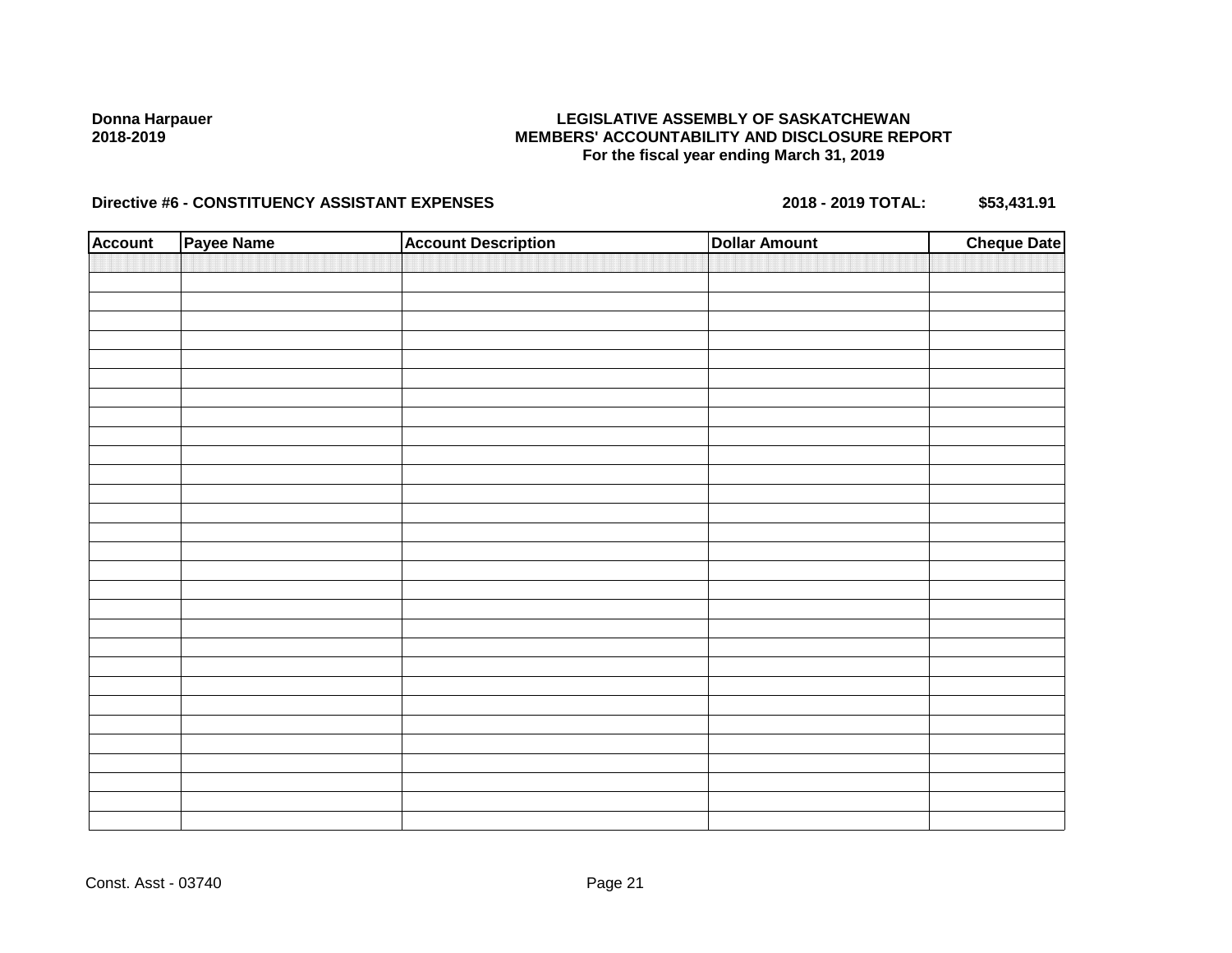### **LEGISLATIVE ASSEMBLY OF SASKATCHEWAN MEMBERS' ACCOUNTABILITY AND DISCLOSURE REPORT For the fiscal year ending March 31, 2019**

| <b>Account</b> | Payee Name | <b>Account Description</b> | <b>Dollar Amount</b> | <b>Cheque Date</b> |
|----------------|------------|----------------------------|----------------------|--------------------|
|                |            |                            |                      |                    |
|                |            |                            |                      |                    |
|                |            |                            |                      |                    |
|                |            |                            |                      |                    |
|                |            |                            |                      |                    |
|                |            |                            |                      |                    |
|                |            |                            |                      |                    |
|                |            |                            |                      |                    |
|                |            |                            |                      |                    |
|                |            |                            |                      |                    |
|                |            |                            |                      |                    |
|                |            |                            |                      |                    |
|                |            |                            |                      |                    |
|                |            |                            |                      |                    |
|                |            |                            |                      |                    |
|                |            |                            |                      |                    |
|                |            |                            |                      |                    |
|                |            |                            |                      |                    |
|                |            |                            |                      |                    |
|                |            |                            |                      |                    |
|                |            |                            |                      |                    |
|                |            |                            |                      |                    |
|                |            |                            |                      |                    |
|                |            |                            |                      |                    |
|                |            |                            |                      |                    |
|                |            |                            |                      |                    |
|                |            |                            |                      |                    |
|                |            |                            |                      |                    |
|                |            |                            |                      |                    |